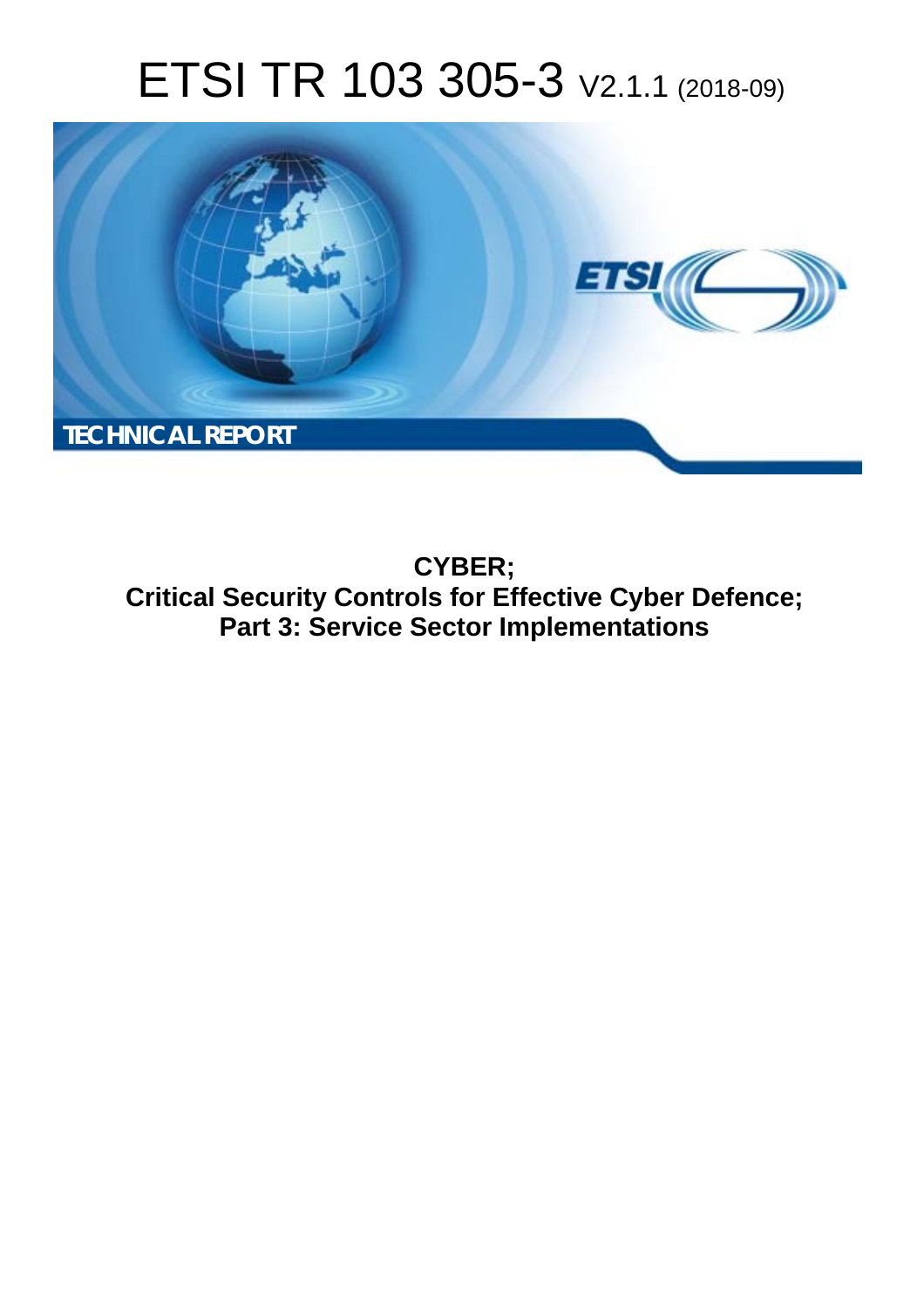Reference RTR/CYBER-0034-3

Keywords cyber security, cyber-defence, information assurance

#### *ETSI*

#### 650 Route des Lucioles F-06921 Sophia Antipolis Cedex - FRANCE

Tel.: +33 4 92 94 42 00 Fax: +33 4 93 65 47 16

Siret N° 348 623 562 00017 - NAF 742 C Association à but non lucratif enregistrée à la Sous-Préfecture de Grasse (06) N° 7803/88

#### *Important notice*

The present document can be downloaded from: <http://www.etsi.org/standards-search>

The present document may be made available in electronic versions and/or in print. The content of any electronic and/or print versions of the present document shall not be modified without the prior written authorization of ETSI. In case of any existing or perceived difference in contents between such versions and/or in print, the only prevailing document is the print of the Portable Document Format (PDF) version kept on a specific network drive within ETSI Secretariat.

Users of the present document should be aware that the document may be subject to revision or change of status. Information on the current status of this and other ETSI documents is available at <https://portal.etsi.org/TB/ETSIDeliverableStatus.aspx>

If you find errors in the present document, please send your comment to one of the following services: <https://portal.etsi.org/People/CommiteeSupportStaff.aspx>

#### *Copyright Notification*

No part may be reproduced or utilized in any form or by any means, electronic or mechanical, including photocopying and microfilm except as authorized by written permission of ETSI. The content of the PDF version shall not be modified without the written authorization of ETSI. The copyright and the foregoing restriction extend to reproduction in all media.

> © ETSI 2018. All rights reserved.

**DECT**TM, **PLUGTESTS**TM, **UMTS**TM and the ETSI logo are trademarks of ETSI registered for the benefit of its Members. **3GPP**TM and **LTE**TM are trademarks of ETSI registered for the benefit of its Members and of the 3GPP Organizational Partners. **oneM2M** logo is protected for the benefit of its Members.

**GSM**® and the GSM logo are trademarks registered and owned by the GSM Association.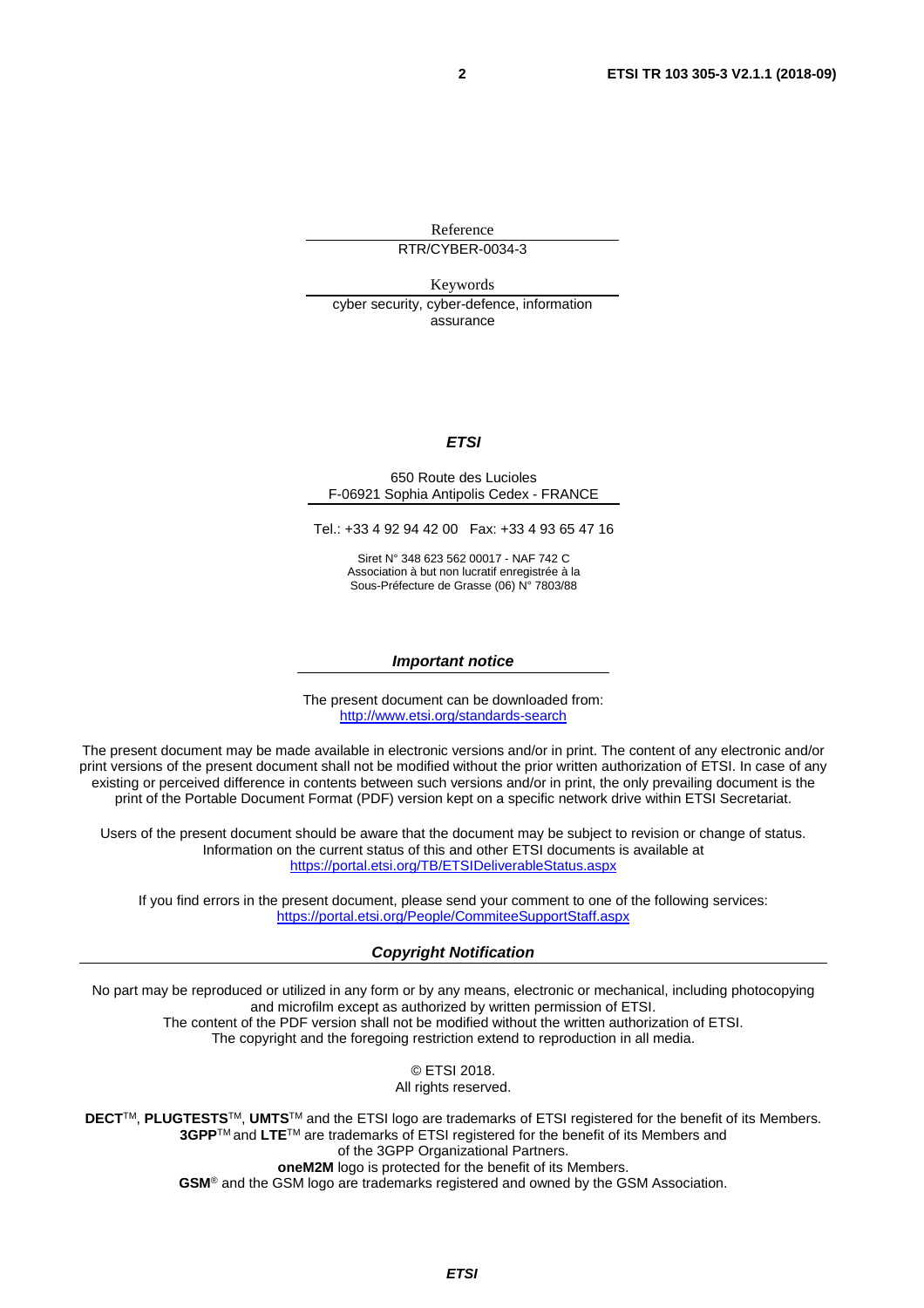# Contents

| 1                            |  |
|------------------------------|--|
| 2<br>2.1<br>2.2              |  |
| 3<br>3.1<br>3.2              |  |
| $\overline{4}$<br>4.0<br>4.1 |  |
| 5<br>5.0<br>5.1              |  |
|                              |  |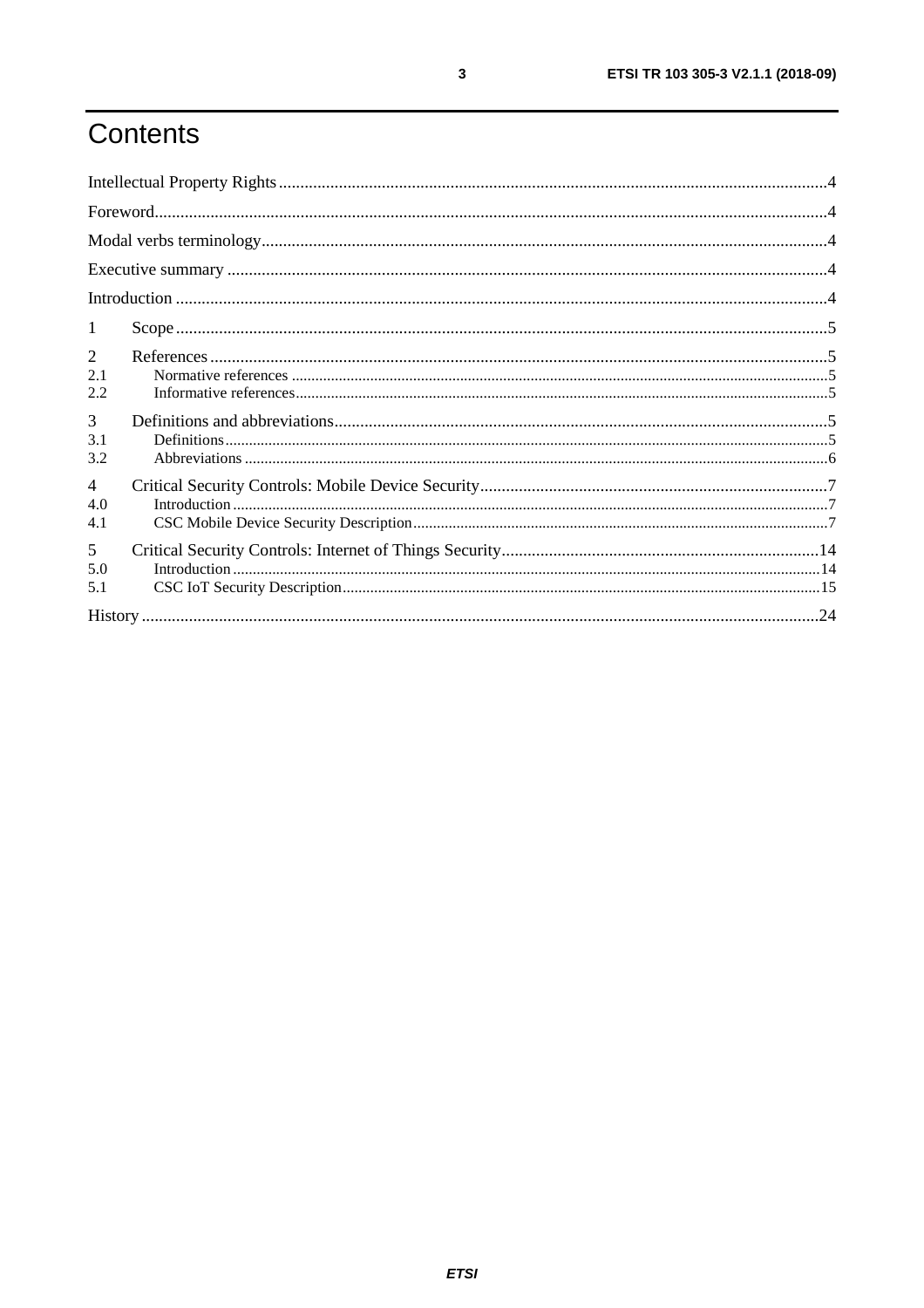# <span id="page-3-0"></span>Intellectual Property Rights

#### Essential patents

IPRs essential or potentially essential to normative deliverables may have been declared to ETSI. The information pertaining to these essential IPRs, if any, is publicly available for **ETSI members and non-members**, and can be found in ETSI SR 000 314: *"Intellectual Property Rights (IPRs); Essential, or potentially Essential, IPRs notified to ETSI in respect of ETSI standards"*, which is available from the ETSI Secretariat. Latest updates are available on the ETSI Web server (<https://ipr.etsi.org/>).

Pursuant to the ETSI IPR Policy, no investigation, including IPR searches, has been carried out by ETSI. No guarantee can be given as to the existence of other IPRs not referenced in ETSI SR 000 314 (or the updates on the ETSI Web server) which are, or may be, or may become, essential to the present document.

#### **Trademarks**

The present document may include trademarks and/or tradenames which are asserted and/or registered by their owners. ETSI claims no ownership of these except for any which are indicated as being the property of ETSI, and conveys no right to use or reproduce any trademark and/or tradename. Mention of those trademarks in the present document does not constitute an endorsement by ETSI of products, services or organizations associated with those trademarks.

# Foreword

This Technical Report (TR) has been produced by ETSI Technical Committee Cyber Security (CYBER).

The present document is part 3 of a multi-part deliverable covering the Critical Security Controls for Effective Cyber Defence. Full details of the entire series can be found in part 1 [\[i.1\]](#page-4-0).

# Modal verbs terminology

In the present document "**should**", "**should not**", "**may**", "**need not**", "**will**", "**will not**", "**can**" and "**cannot**" are to be interpreted as described in clause 3.2 of the [ETSI Drafting Rules](https://portal.etsi.org/Services/editHelp!/Howtostart/ETSIDraftingRules.aspx) (Verbal forms for the expression of provisions).

"**must**" and "**must not**" are **NOT** allowed in ETSI deliverables except when used in direct citation.

# Executive summary

The present document is an evolving repository for guidelines on service sector Critical Security Control implementations. Because of their rapidly scaling importance and need for defensive measures for mobile devices and Internet of Things (IoT) sectors are treated.

# Introduction

The individual service sector guideline clauses below provide subject matter introductions and derived from companion guides published by the Center for internet Security [\[i.2](#page-4-0)] and [[i.3](#page-4-0)]. The latest revision updates this material to Version 7 of the Controls [\[i.1\]](#page-4-0).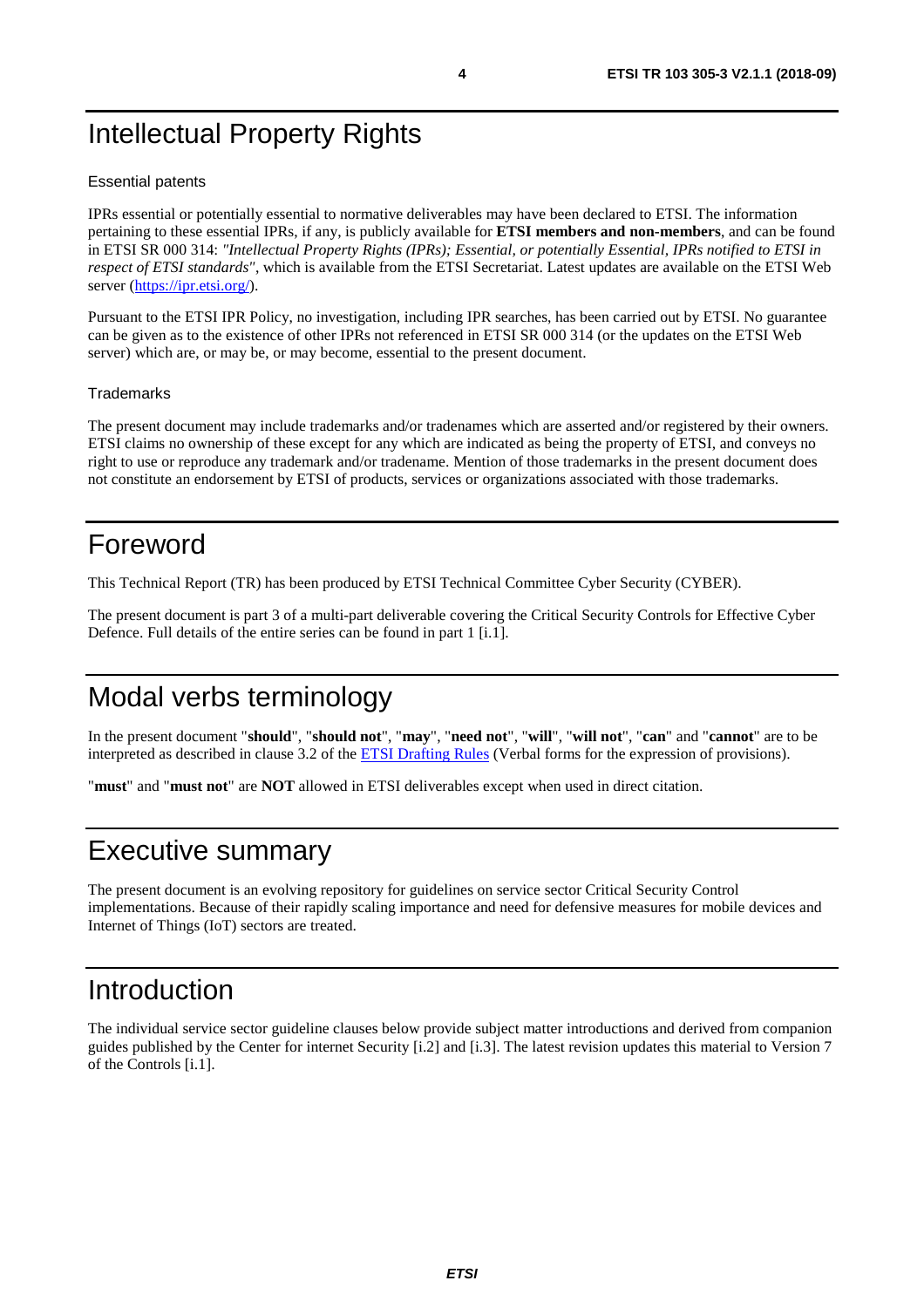### <span id="page-4-0"></span>1 Scope

The present document is an evolving repository for guidelines on service sector Critical Security Control implementations. Because of their rapidly scaling importance and need for defensive measures, the mobile device and Internet of Things (IoT) sectors are treated. The CSC are a specific set of technical measures available to detect, prevent, respond, and mitigate damage from the most common to the most advanced of cyber attacks.

# 2 References

#### 2.1 Normative references

Normative references are not applicable in the present document.

#### 2.2 Informative references

References are either specific (identified by date of publication and/or edition number or version number) or non-specific. For specific references, only the cited version applies. For non-specific references, the latest version of the referenced document (including any amendments) applies.

NOTE: While any hyperlinks included in this clause were valid at the time of publication, ETSI cannot guarantee their long term validity.

The following referenced documents are not necessary for the application of the present document but they assist the user with regard to a particular subject area.

| [i.1] | ETSI TR 103 305-1: "CYBER; Critical Security Controls for Effective Cyber Defence; Part 1: The<br>Critical Security Controls".                 |
|-------|------------------------------------------------------------------------------------------------------------------------------------------------|
| [i.2] | Center for Internet Cybersecurity: "Mobile Security Companion to the CIS Critical Security<br>Controls" (Version 6).                           |
| NOTE: | Available at https://www.cisecurity.org/wp-content/uploads/2017/03/CIS-Controls-Mobile-Security-<br>Companion-20151015.pdf.                    |
| [i.3] | Center for Internet Cybersecurity: "Internet of Things Security Companion to the CIS Critical<br>Security Controls" (Version 6), October 2015. |
| NOTE: | Available at https://www.cisecurity.org/wp-content/uploads/2017/03/CIS-Controls-IoT-Security-<br>$Comparison-201501015.pdf$ .                  |
| [i.4] | NIST SP 800-101: "Guidelines on Mobile Device Forensics".                                                                                      |

### 3 Definitions and abbreviations

#### 3.1 Definitions

For the purposes of the present document, the following terms and definitions apply:

**Critical Security Control (CSC):** specified capabilities that reflect the combined knowledge of actual attacks and effective defences of experts [i.1]

**SPAM:** unsolicited or undesired electronic message(s)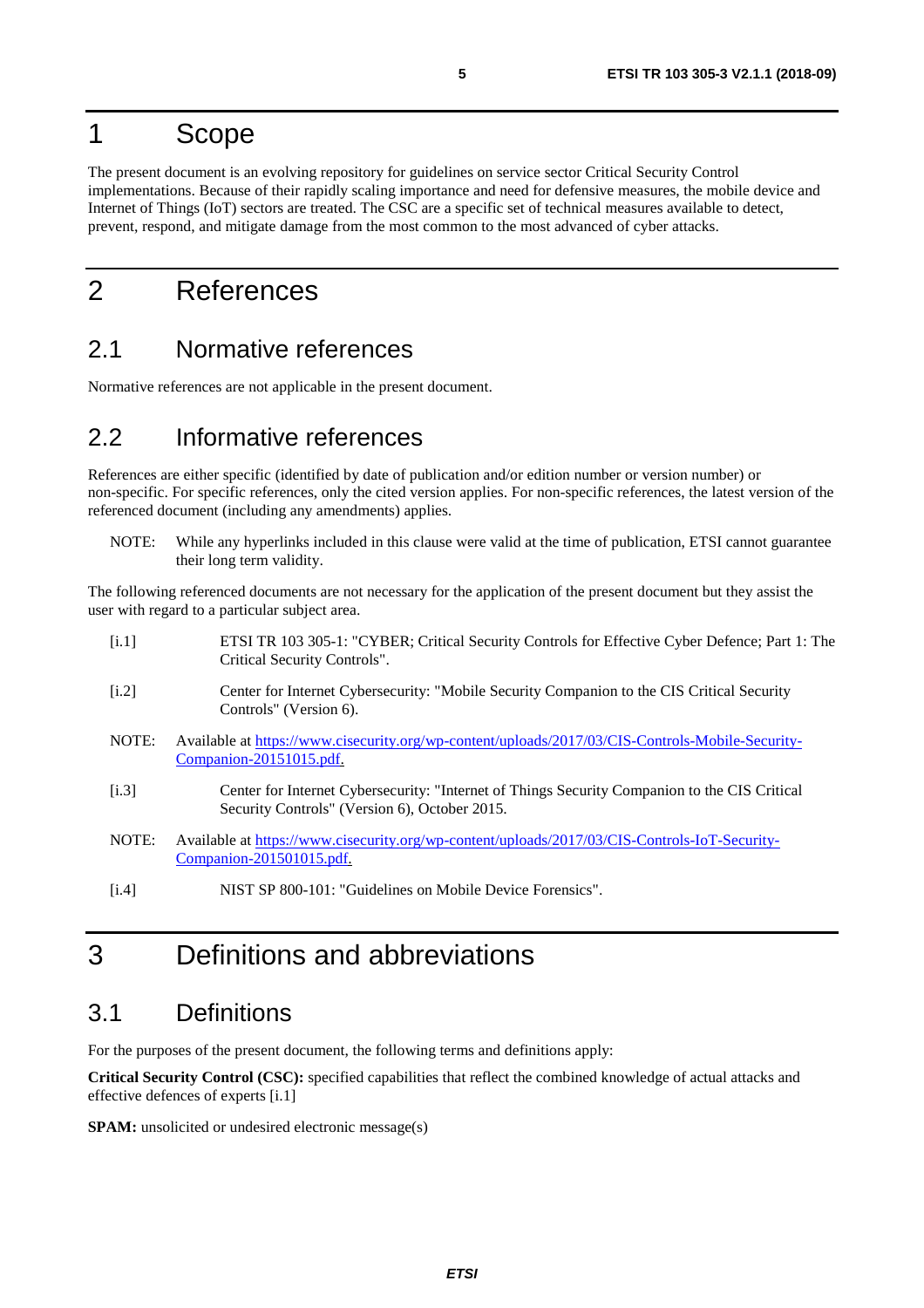### <span id="page-5-0"></span>3.2 Abbreviations

For the purposes of the present document, the following abbreviations apply:

| 6LoWPAN           | IPv6 over Low power Wireless Personal Area Networks              |
|-------------------|------------------------------------------------------------------|
| API               | Application Programming Interface                                |
| ARM               | <b>Advanced RISC Machine</b>                                     |
| AV                | Anti-Virus                                                       |
| <b>BYOD</b>       | Bring Your Own Device                                            |
| <b>CIS</b>        | Center for Internet Security                                     |
| <b>COOP</b>       | <b>Continuity of Operations</b>                                  |
| <b>CSC</b>        | Critical Security Control or Capability                          |
| <b>DDoS</b>       | Distributed Denial of Service                                    |
| DiS               | Data-in-Storage                                                  |
| DoS               | Denial of Service                                                |
| <b>EEPROM</b>     | Electrically Erasable Programmable Read-Only Memory              |
| <b>GSM</b>        | Global System for Mobile communications                          |
| <b>HART</b>       | Highway Addressable Remote Transducer                            |
| <b>ICS</b>        | <b>Industrial Control Systems</b>                                |
| <b>IDS</b>        | <b>Intrusion Detection Systems</b>                               |
| IoT               |                                                                  |
| IP                | <b>Internet of Things</b><br>Internet Protocol                   |
| <b>IPS</b>        |                                                                  |
| <b>IPsec</b>      | <b>Intrusion Prevention System</b>                               |
|                   | <b>Internet Protocol security</b><br>Internet Protocol version 6 |
| IPv6              |                                                                  |
| IT                | <b>Information Technology</b>                                    |
| <b>LDAP</b><br>LE | <b>Lightweight Directory Access Protocol</b>                     |
|                   | Low Energy                                                       |
| <b>MDM</b>        | Mobile Device Management                                         |
| <b>MSSP</b>       | Managed Security Service Provider                                |
| <b>NFC</b>        | <b>Near Field Communication</b>                                  |
| <b>NIST</b>       | National Institute of Standards and Technology                   |
| OS                | <b>Operating System</b>                                          |
| <b>OWASP</b>      | Open Web Application Security Project                            |
| PC                | Personal Computer                                                |
| PIN               | Personal Identification Number                                   |
| RF                | Radio Frequency                                                  |
| <b>RSU</b>        | Road Side Unit                                                   |
| <b>RTOS</b>       | Real-time Operating System                                       |
| <b>SCADA</b>      | Supervisory Control and Data Acquisition                         |
| <b>SIEM</b>       | Security Information Event Management                            |
| <b>SP</b>         | <b>Special Publication</b>                                       |
| <b>SSH</b>        | Secure Shell                                                     |
| SSL               | Secure Sockets Layer                                             |
| <b>TCP</b>        | <b>Transmission Control Protocol</b>                             |
| TLS               | <b>Transport Layer Security</b>                                  |
| TV                | Television                                                       |
| <b>URL</b>        | <b>Uniform Resource Locator</b>                                  |
| <b>USB</b>        | <b>Universal Serial Bus</b>                                      |
| <b>VLAN</b>       | Virtual Local Area Network                                       |
| <b>VPN</b>        | Virtual Private Network                                          |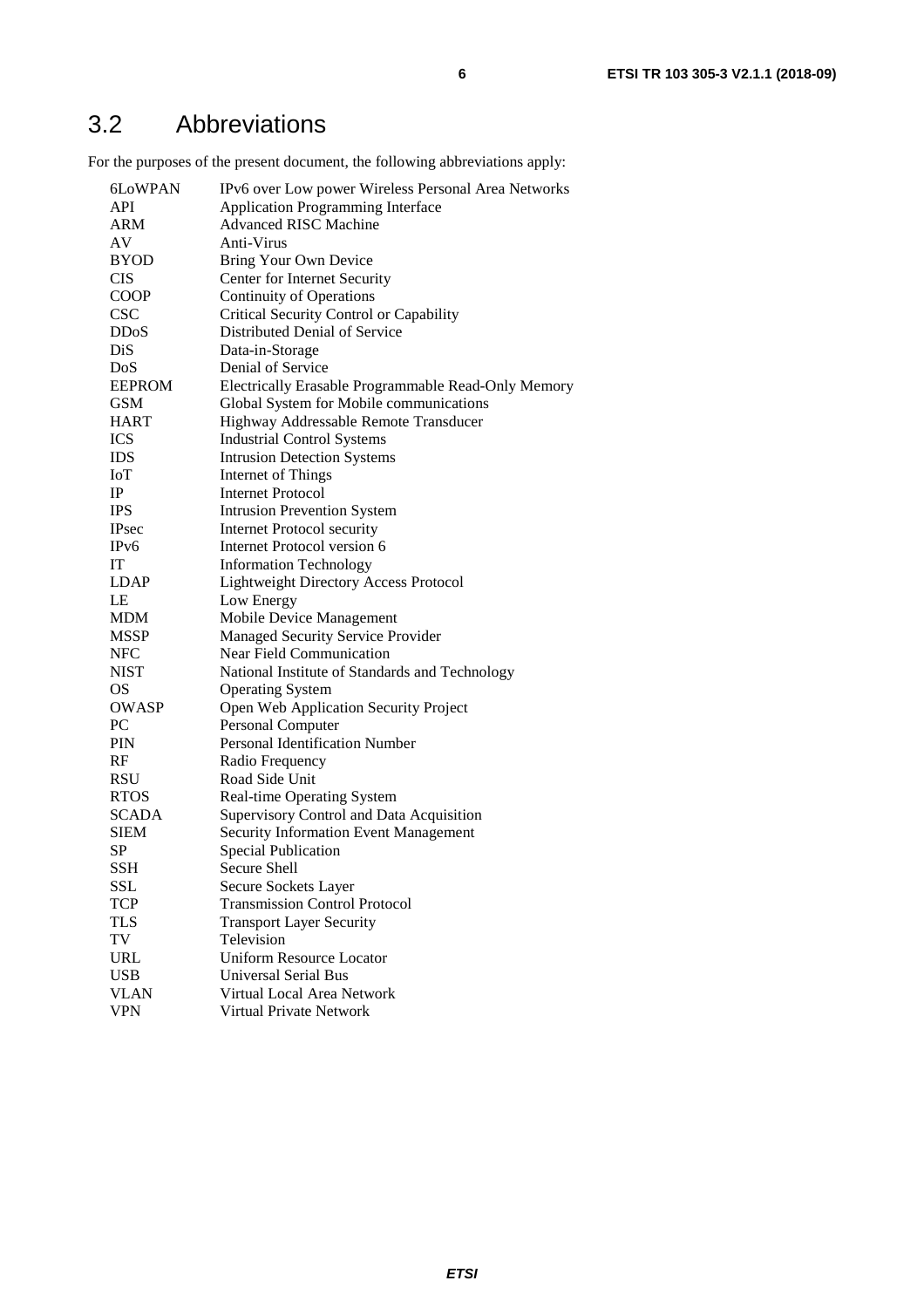# <span id="page-6-0"></span>4 Critical Security Controls: Mobile Device Security

### 4.0 Introduction

Mobile devices are starting to replace laptops for regular business use. Organizations are building or porting their applications to mobile platforms, so users are increasingly accessing the same data with mobile as with their laptops. Also, organizations have increasingly implemented Bring Your Own Device (BYOD) policies to manage this trend.

However, many organizations have been struggling with the increase of personal mobile devices, and do not fully understand the security risks they may bring. There are concerns that their compact size makes them easy to lose, that they run newer operating systems that do not have decades of use and examination to uncover their weaknesses, and that there are millions of potentially malicious mobile applications that access data, spy on users, steal credentials, act as ransomware, or even become part of a Distributed Denial of Service (DDoS) botnet.

Like with traditional PC platforms, mobile still has to worry about protecting data from unauthorized access at rest and in transit; traditional network level man-in-the-middle attacks on public Wi-Fi; and similar web application threats (since mobile apps frequently access the same server endpoints as web applications). Employees today may use their mobile devices to perform the same business functions and access the same data as their PCs or laptops; but what is different is they are not physically connected to the corporate network, and likely, not even logged into the corporate domain. There are times when organizations use mobile VPNs to access the corporate network, but more and more frequently, mobile users access cloud services. It is not uncommon for corporate mobile users to access numerous cloud-based applications that reside outside their enterprise. Each of these has its own credentials, again rarely linked to enterprise. Getting visibility on the configuration, threats and behaviour of these mobile devices is a challenge, since there are no "eyes" on the device like those attached to the network.

But this environment does not preclude tracking the threats and risks. The Critical Security Controls for Effective Cyber Defence are universal and high level enough to apply to any technology implementation. Everyone needs to start with: "what is the mobile device?", "what is the configuration?" and "what risks needs to be addressed?" These are 1 - 3 of the *Controls.* Protection requires knowledge of what is being protected.

The real challenge to mobile security is the multitude of different mobile devices. With desktops, there are largely commodity hardware running less than half a dozen different operating systems, and through conscientious configuration management, usually a single or only a few different OS versions. Mobile devices have four different popular software platforms, with dozens of different hardware vendors, and dozens of different carriers that affect the platforms. The most prevalent platform presently has 11 OS version families, with sub-versions under them, which on most devices are non-upgradable or forward compatible, and exist on dozen of hardware platforms and carriers. So the permutations become enormous, and understanding the risks of each of these is overwhelming. This is why, for enterprises that have strict security requirements, it is best to issue standard devices.

Within the *Controls*, application security, wireless device control, and data loss prevention all are relevant to mobile. Restricted use of administrative rights is also something that could be implemented, some MDM and mobile security platforms, have the ability to restrict administrative privileges to end users, which will prevent removal of security protections or monitoring. Malware defences are very different than traditional PC platforms. Secure configurations can also be applied, insecure features and functionality can be limited, and cloud based boundary defence can be provided. All of these areas are described in more detail in table 4-1. Using the *Controls* can be the framework to develop a security method and process to manage an organization's mobile security risks.

### 4.1 CSC Mobile Device Security Description

Simple security steps should always be followed to reduce the likelihood from most Mobile threats: not Rooting or Jailbreaking a device; only obtain apps from the device vendor or the organization's app stores, not  $3<sup>rd</sup>$  party stores; being wary of any app wanting to install a Profile on a mobile device, as well as if there is an "Untrusted App Developer" popup for the app; and not leaving a device unlocked for long periods of time. For each Control, table 4-1 details the control's applicability to mobile and specific challenges, and considerations for implementation of that control.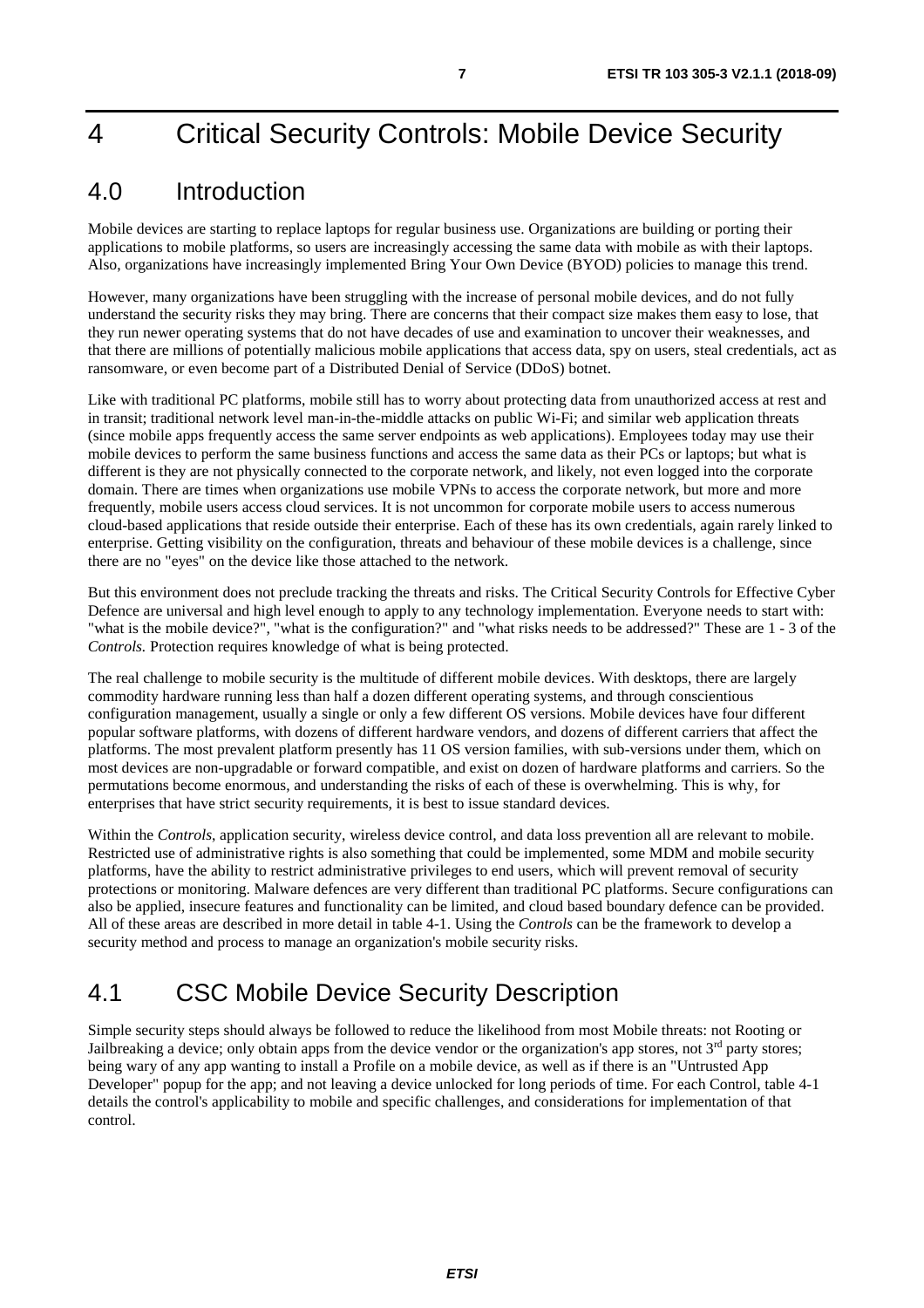**Table 4-1: Critical Security Controls (Version 7) - Mobile Device Security** 

| CSC# | <b>Control Name</b>                                | <b>Applicability to Mobile</b>                                                                                                                                                                                                                                                                                                                                                                                                                                                                                                                                                                                                                                                                                                                                                   | <b>Mobile Device Security Challenges and</b>                                                                                                                                                                                                                                                                                                                                                                                                                                                                                                                                                                                                                                                                                                                                                                                                                                                      |
|------|----------------------------------------------------|----------------------------------------------------------------------------------------------------------------------------------------------------------------------------------------------------------------------------------------------------------------------------------------------------------------------------------------------------------------------------------------------------------------------------------------------------------------------------------------------------------------------------------------------------------------------------------------------------------------------------------------------------------------------------------------------------------------------------------------------------------------------------------|---------------------------------------------------------------------------------------------------------------------------------------------------------------------------------------------------------------------------------------------------------------------------------------------------------------------------------------------------------------------------------------------------------------------------------------------------------------------------------------------------------------------------------------------------------------------------------------------------------------------------------------------------------------------------------------------------------------------------------------------------------------------------------------------------------------------------------------------------------------------------------------------------|
|      |                                                    |                                                                                                                                                                                                                                                                                                                                                                                                                                                                                                                                                                                                                                                                                                                                                                                  | <b>Considerations</b>                                                                                                                                                                                                                                                                                                                                                                                                                                                                                                                                                                                                                                                                                                                                                                                                                                                                             |
| 1    | Inventory and Control of<br><b>Hardware Assets</b> | One needs to have knowledge of<br>all devices used to access data<br>and resources in the organization.<br>Mobile devices are not perpetually<br>attached to the corporate network<br>like other IT systems, so new<br>methods need to be used to<br>maintain the inventory.                                                                                                                                                                                                                                                                                                                                                                                                                                                                                                     | An organization cannot get an inventory of<br>mobile devices by running a scan to<br>discover what mobile devices are<br>connected; companies can use email<br>accounts, or active synchronization<br>software to determine what mobile devices<br>are used to access email (which is most<br>popular application for mobile devices).<br>Also, Mobile Device Management (MDM)<br>can support this by installing agents on the<br>mobile devices to push down configuration<br>and security profiles, monitor devices for<br>configuration changes, and provide access<br>controls based on policy.                                                                                                                                                                                                                                                                                               |
| 2    | Inventory and Control of<br>Software Assets        | There are millions of mobile apps<br>across dozens of different<br>platforms. Mobile apps can bring<br>risks and threats to data and<br>credentials. Being able to know<br>what is installed, and control<br>access to malicious apps, and<br>insecure versions of apps is<br>important to protect the<br>organization.                                                                                                                                                                                                                                                                                                                                                                                                                                                          | MDM tools can inventory apps, and set<br>policies and whitelisting to promote use of<br>secure versions of apps.<br>However there are privacy considerations<br>in Bring Your Own Device (BYOD)<br>scenarios, as the organization may not<br>need to know what apps an individual has<br>installed on their personal device for<br>personal use.                                                                                                                                                                                                                                                                                                                                                                                                                                                                                                                                                  |
| 3    | <b>Continuous Vulnerability</b><br>Management      | Mobile vulnerabilities are usually<br>linked to versions of the Operating<br>system, or malicious apps.<br>Because mobile devices are not<br>always attached to the network,<br>vulnerabilities cannot be identified<br>and managed like as done on<br>PCs, servers, or other<br>permanently connected<br>networked devices.<br>Mobile vulnerabilities also can<br>apply to many layers; hardware,<br>OS (version), OS (configuration),<br>individual application (of which<br>there are potentially millions),<br>network connection (cellular,<br>Bluetooth, WiFi, NFC), app stores,<br>physical location (i.e. countries<br>where the government monitors<br>mobile devices) and finally,<br>whether the device is corporate-<br>owned or personal (privacy<br>requirements). | One cannot just run vulnerability scans on<br>a network to scrutinize the mobile devices.<br>Therefore, mobile vulnerability<br>assessments should incorporate threat<br>modelling, and understanding the devices,<br>data, users, and their behaviours. MDMs<br>can play a key role in gathering the<br>information for the "what" and "who" for<br>mobile management.<br>Also, there are number of mobile security<br>point solutions that address strong<br>authentication, data and application<br>security, security of data at rest and in<br>transit, and protection from network based<br>threats when connected to Wi-Fi, such as<br>man-in-the-middle attacks.<br>Organizations can choose to outsource<br>management of their MDM platform and<br>mobile support, similar to using Managed<br>Security Service Providers (MSSPs) to<br>monitor and manage network security<br>devices. |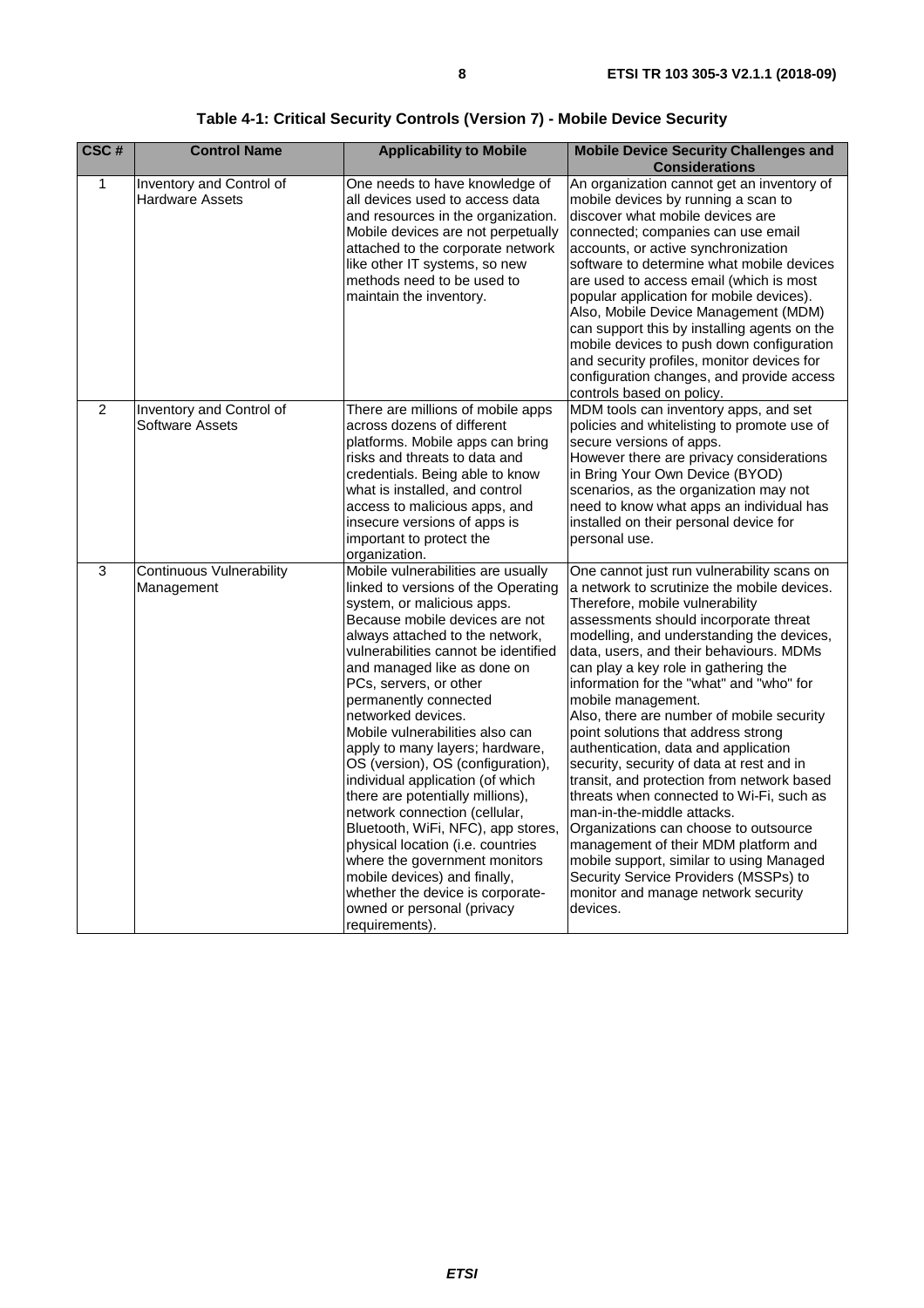| CSC# | <b>Control Name</b>                                                                                                   | <b>Applicability to Mobile</b>                                                                                                                                                                                                                                                                                                                                                                                                                                                                                                                                    | <b>Mobile Device Security Challenges and</b><br><b>Considerations</b>                                                                                                                                                                                                                                                                                                                                                                                                                                                                                                                                                                                                                                                                                                                                                                                                                                                                                                                                                                                                           |
|------|-----------------------------------------------------------------------------------------------------------------------|-------------------------------------------------------------------------------------------------------------------------------------------------------------------------------------------------------------------------------------------------------------------------------------------------------------------------------------------------------------------------------------------------------------------------------------------------------------------------------------------------------------------------------------------------------------------|---------------------------------------------------------------------------------------------------------------------------------------------------------------------------------------------------------------------------------------------------------------------------------------------------------------------------------------------------------------------------------------------------------------------------------------------------------------------------------------------------------------------------------------------------------------------------------------------------------------------------------------------------------------------------------------------------------------------------------------------------------------------------------------------------------------------------------------------------------------------------------------------------------------------------------------------------------------------------------------------------------------------------------------------------------------------------------|
| 4    | Controlled Use of<br><b>Administrative Privileges</b>                                                                 | Many intrusions use valid<br>credentials obtained either<br>through social engineering, or<br>captured by other means. One<br>important risk in mobile is<br>protecting credentials stored on<br>the device, because a user's<br>email account could also be a<br>system or Domain Admin account.<br>Also, Admin control is different in<br>mobile devices. Malicious apps<br>are taking advantage of<br>unfamiliarity with the mobile<br>admin levels, and there are<br>malicious apps that obtain admin<br>rights so they can hide<br>themselves from the user. | Mobile devices are part of the network<br>based on their credentials, not based on<br>their connection. It might not be possible to<br>control admin rights on mobile devices,<br>especially in a BYOD situation; but access<br>based on least privilege may apply.<br>It is dangerous to allow users to Root or<br>JailBreak mobile devices, because it opens<br>up risks to vulnerabilities running at that<br>lowest level.                                                                                                                                                                                                                                                                                                                                                                                                                                                                                                                                                                                                                                                  |
| 5    | Secure Configurations for<br>Hardware and Software on<br>Mobile Devices, Laptops,<br><b>Workstations, and Servers</b> | Like with PCs, secure<br>configurations and monitoring of<br>these configurations are critical to<br>maintain trust with these devices.                                                                                                                                                                                                                                                                                                                                                                                                                           | MDMs can restrict access to cameras,<br>white-list Wi-Fi networks, apply password<br>policy enforcement, and inventory what<br>apps are installed.<br>Be aware, this last feature can be a privacy<br>issue in a BYOD scenario. An organization<br>may not want the liability of knowing or<br>having access to employee's personal<br>email, apps that track health information,<br>financial data, personal contacts and<br>calendars, apps used in their personal<br>lifestyle, or their location.<br>MDM tools can scale to hundreds of<br>thousands of devices, and provide the<br>necessary monitoring to be alerted when<br>devices are out of compliance; for instance,<br>if someone installs an unauthorized<br>application, turns off encryption, or<br>jailbreaks or roots their device.                                                                                                                                                                                                                                                                            |
| 6    | Maintenance, Monitoring &<br>Analysis of Audit Logs                                                                   | Monitoring is irrelevant if there is<br>not a process to identify events<br>and respond to them. And this<br>response should be matched with<br>the potential impact of the event.<br>This is the human aspect:<br>determining what events or alerts<br>can potentially damage the<br>organization, and execute<br>response in a timely fashion<br>based on that.                                                                                                                                                                                                 | MDM and mobile security tools can provide<br>visibility by having agents on phones that<br>send events and alerts to a central server.<br>These can be integrated with traditional<br>Security Operations platforms.<br>Different types of mobile monitoring<br>sources can provide different data. MDMs<br>use the more traditional network operations<br>type of approach: Is the device live? What<br>is the make model and version? Is it up to<br>date? What applications are installed? Has<br>the device been rooted or jailbroken? How<br>much traffic is it sending and receiving?<br>The security tools have more granular<br>logging, such as installation of known bad<br>or suspicious applications, application-level<br>changes to data, network routing changes,<br>SSL certificates used, VPN launching, and<br>in the case of cloud filtering; traditional<br>perimeter gateway logs for web traffic, or<br>other application traffic. There is also the<br>practice of monitoring account connections<br>to the network domain or a specific<br>application. |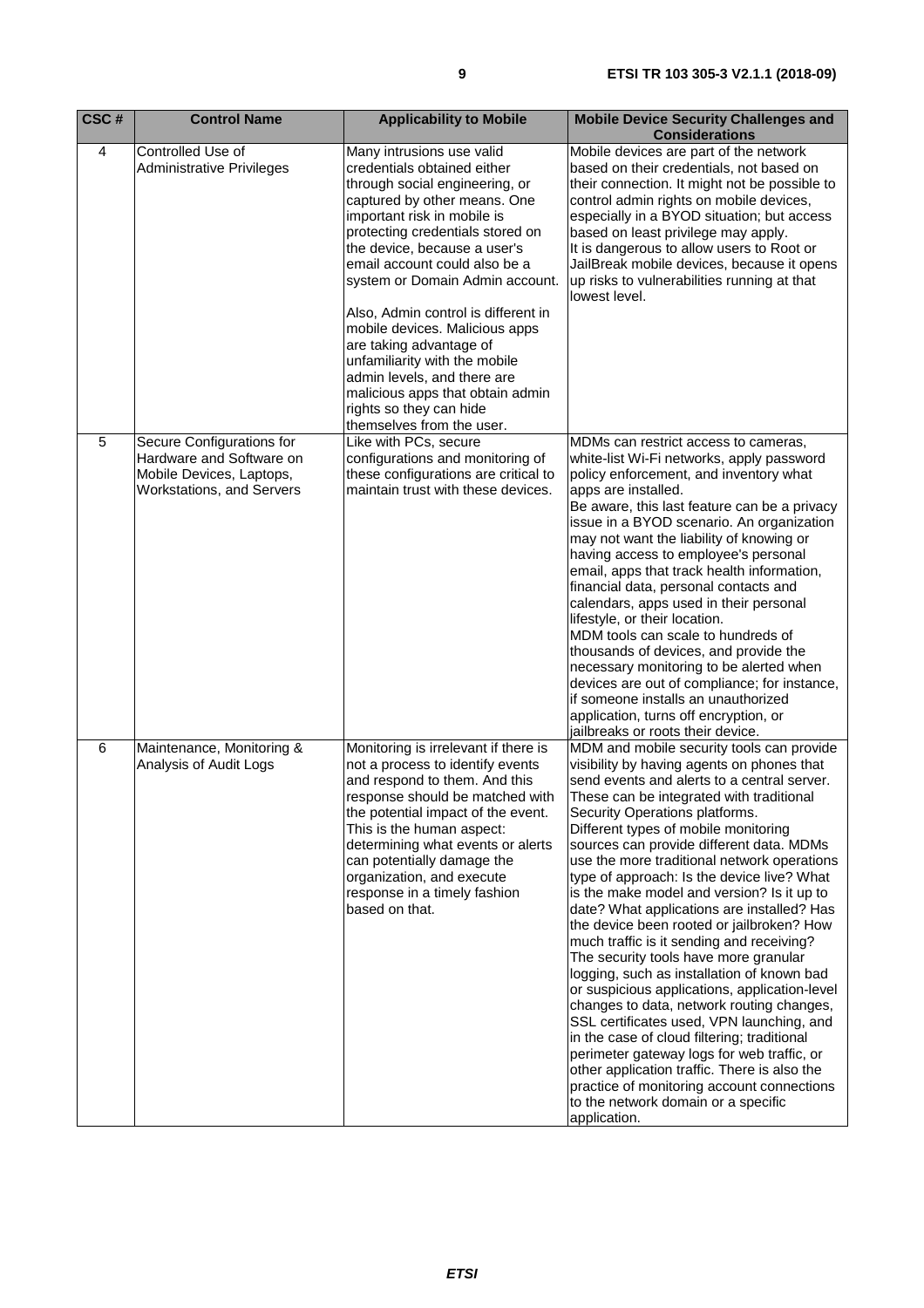| CSC#           | <b>Control Name</b>          | <b>Applicability to Mobile</b>                                          | <b>Mobile Device Security Challenges and</b>                                              |
|----------------|------------------------------|-------------------------------------------------------------------------|-------------------------------------------------------------------------------------------|
|                |                              |                                                                         | <b>Considerations</b>                                                                     |
|                |                              |                                                                         | Metrics should be actionable, not just "how                                               |
|                |                              |                                                                         | many" of an event happened. More                                                          |
|                |                              |                                                                         | effective things to track are: Am I getting                                               |
|                |                              |                                                                         | data from everything I should (how many                                                   |
|                |                              |                                                                         | devices are sending events)? Is the right                                                 |
|                |                              |                                                                         | data being collected (are all data logs the                                               |
|                |                              |                                                                         | correct ones)? Another item to track is the<br>turnover rate of mobile devices, which can |
|                |                              |                                                                         | be higher than laptops. Multiple user                                                     |
|                |                              |                                                                         | accounts may exist for the mobile devices.                                                |
| $\overline{7}$ | Email and Web Browser        | Mobile devices change the                                               | Traditional email gateway security controls                                               |
|                | Protections                  | traditional enterprise architecture                                     | for SPAM and phishing reduction, and                                                      |
|                |                              | by not only extending it outside a                                      | malware and malicious URL links apply to                                                  |
|                |                              | traditional perimeter, but also                                         | mobile.                                                                                   |
|                |                              | bypassing the need to route much                                        | Mobile security tools use an agent-based                                                  |
|                |                              | or all traffic through the enterprise                                   | approach that gives a view to threats on                                                  |
|                |                              | network due to use of cloud                                             | and to the mobile device, such as                                                         |
|                |                              | services. However, web and email                                        | malicious applications and profiles, and                                                  |
|                |                              | threats are still a concern with                                        | malicious WiFi networks or Man in the                                                     |
|                |                              | mobile devices.                                                         | Middle web proxy attacks.                                                                 |
|                |                              |                                                                         | There are also tools and approaches that                                                  |
|                |                              |                                                                         | funnel mobile traffic through filtering cloud                                             |
|                |                              |                                                                         | infrastructures that perform web gateway                                                  |
|                | <b>Malware Defences</b>      |                                                                         | filtering and security functions.                                                         |
| 8              |                              | Mobile does not have same<br>concept of malware as with PCs.            | Traditional techniques of using Anti-Virus<br>(AV) do not apply to mobile. AV is not      |
|                |                              | Mobile malware is really about                                          | feasible on some restricted operating                                                     |
|                |                              | malicious apps. It takes more                                           | systems, due to the platform not allowing                                                 |
|                |                              | diligence to understand current                                         | access at a level where applications can                                                  |
|                |                              | threats, and the behaviour of                                           | have general knowledge about other                                                        |
|                |                              | known malicious apps, which                                             | applications running on the device, and                                                   |
|                |                              | often are re-packaged legitimate                                        | many argue that it is equally not effective                                               |
|                |                              | apps.                                                                   | on other operating systems.                                                               |
|                |                              | Preventing the user from installing                                     | Most restricted OS vulnerabilities only                                                   |
|                |                              | these apps, intentionally or                                            | affect jailbroken devices; but that is                                                    |
|                |                              | unintentionally is key. From a                                          | recently becoming less true.                                                              |
|                |                              | BYOD perspective, personal                                              | Application whitelisting is a common                                                      |
|                |                              | phones are a greater risk, as                                           | approach to mitigate malicious apps. But                                                  |
|                |                              | users download a larger number                                          | user behaviour is also important. Users                                                   |
|                |                              | of apps for personal use than                                           | should not install Profiles for apps that                                                 |
|                |                              | business use.                                                           | should not require one.                                                                   |
|                |                              | Also, mobile devices themselves                                         | There are mobile security tools that                                                      |
|                |                              | are also risks to PCs. Email                                            | scrutinize apps for validate if they are                                                  |
|                |                              | attachments forwarded from                                              | legitimate, and compare versions to                                                       |
|                |                              | mobile devices might have PC                                            | known-bad repackaged apps.                                                                |
|                |                              | malware that does not affect the<br>mobile device, but could infect the | Traditional PC USB port monitoring can<br>help with threat of mobile device connected     |
|                |                              | PC. Mobile devices connected via                                        | to PC.                                                                                    |
|                |                              | USB to a PC could also have                                             |                                                                                           |
|                |                              | malicious PC files as they can act                                      |                                                                                           |
|                |                              | as removable media. PC AV also                                          |                                                                                           |
|                |                              | cannot always scan mobile                                               |                                                                                           |
|                |                              | devices like a traditional USB                                          |                                                                                           |
|                |                              | drive.                                                                  |                                                                                           |
| 9              | Limitations and Control of   | The concept of network ports and                                        | Traditional guidance on limiting interfaces                                               |
|                | Network Ports, Protocols and | protocols do not apply to Mobile                                        | to only those necessary for purpose, and                                                  |
|                | Services                     | like they do to PCs.                                                    | restricting viewing or connecting to these                                                |
|                |                              | The only correlation is the turning                                     | interfaces apply.                                                                         |
|                |                              | on of different wireless interfaces,                                    |                                                                                           |
|                |                              | such as WiFi, Bluetooth, or Near                                        |                                                                                           |
|                |                              | Field Communications (NFC).                                             |                                                                                           |
|                |                              | These should be controlled, as                                          |                                                                                           |
|                |                              | they my broadcast presence of                                           |                                                                                           |
|                |                              | the mobile device to the                                                |                                                                                           |
|                |                              | surrounding area.                                                       |                                                                                           |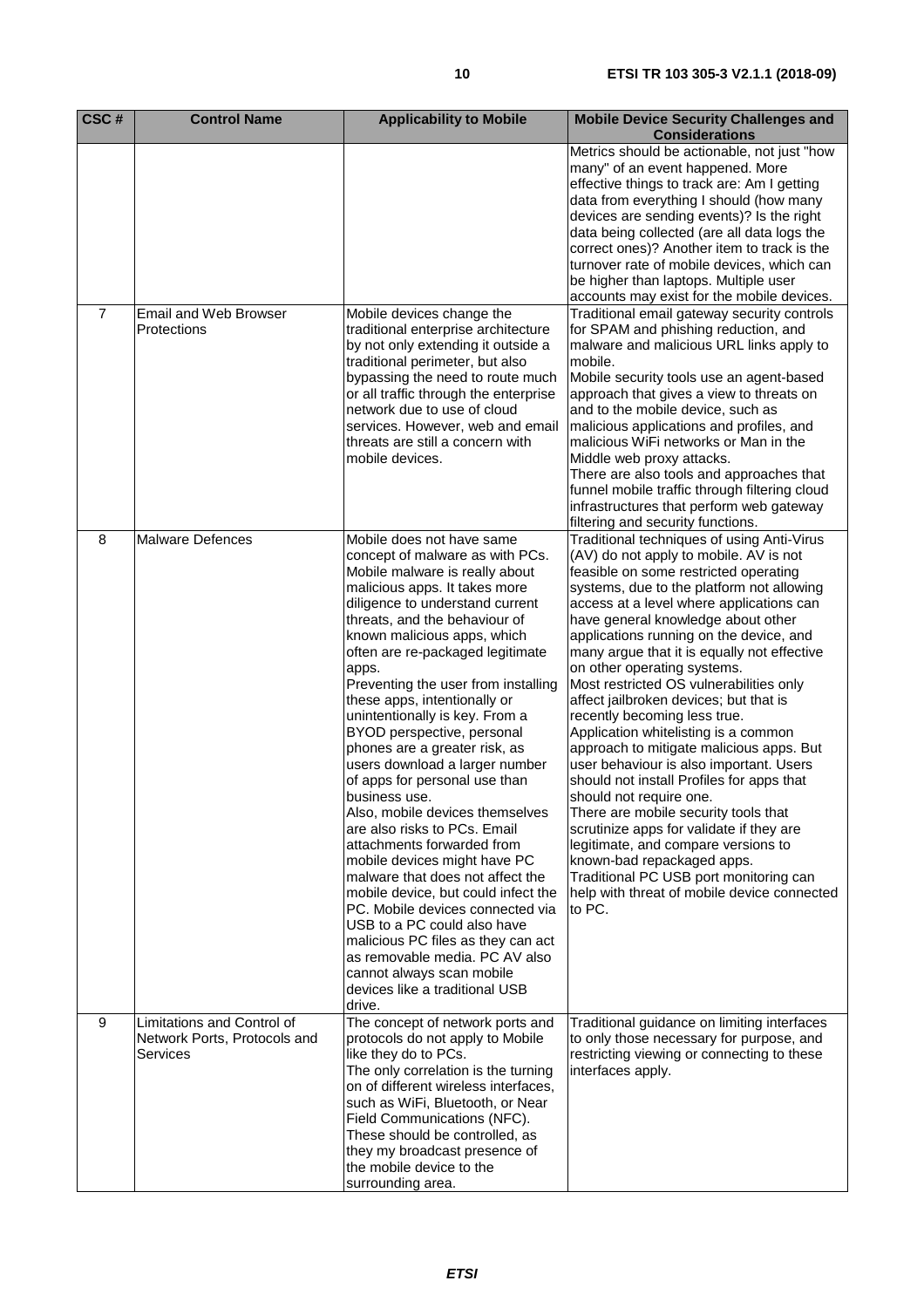| CSC# | <b>Control Name</b>                                                                     | <b>Applicability to Mobile</b>                                                                                                                                                                                                                                                                                                                                                                                                                                                                                                                                                                                                                                                                                                                                                                                                                                                                                                                                                                    | <b>Mobile Device Security Challenges and</b><br><b>Considerations</b>                                                                                                                                                                                                                                                                                                                                                                                                                                                           |
|------|-----------------------------------------------------------------------------------------|---------------------------------------------------------------------------------------------------------------------------------------------------------------------------------------------------------------------------------------------------------------------------------------------------------------------------------------------------------------------------------------------------------------------------------------------------------------------------------------------------------------------------------------------------------------------------------------------------------------------------------------------------------------------------------------------------------------------------------------------------------------------------------------------------------------------------------------------------------------------------------------------------------------------------------------------------------------------------------------------------|---------------------------------------------------------------------------------------------------------------------------------------------------------------------------------------------------------------------------------------------------------------------------------------------------------------------------------------------------------------------------------------------------------------------------------------------------------------------------------------------------------------------------------|
| 10   | Data Recovery Capability                                                                | Data recovery has always been<br>inherent to the mobile process;<br>unlike with PCs. Mobile devices<br>are replaced on a more frequent<br>basis. And with portability comes<br>ease of loss, damage, or theft. So,<br>mobile has always had the ability<br>to backup data (mostly to the<br>cloud) for easy transfer of<br>contacts and phone numbers, or<br>restoration of data to a new<br>device, which promotes testing<br>the restore process.                                                                                                                                                                                                                                                                                                                                                                                                                                                                                                                                               | One should verify and review backup (e.g.<br>cloud system) settings to make sure it is<br>backing up what is needed, and not what it<br>should not. This might include corporate<br>email, corporate contacts or calendar, or<br>documents to personal backup. The former<br>would be stored on the corporate<br>Exchange server already. There might be<br>corporate policy against backing up this<br>data to a public cloud. Also, ensure there is<br>a good password or strong credentials<br>protecting that cloud backup. |
| 11   | Secure Configurations for<br>Network Devices such as<br>Firewalls, Routers and Switches | This section has less little direct<br>effect on mobile security. There is<br>guidance on WiFi security, but it<br>applies to all computing devices.                                                                                                                                                                                                                                                                                                                                                                                                                                                                                                                                                                                                                                                                                                                                                                                                                                              |                                                                                                                                                                                                                                                                                                                                                                                                                                                                                                                                 |
| 12   | <b>Boundary Defence</b>                                                                 | Mobile devices remove the<br>concept of the infrastructure<br>boundary by often accessing<br>cloud-based services directly,<br>without routing through corporate<br>infrastructure.<br>However, Boundary Defence<br>applies to Mobile as traditional<br>firewall restrictions, security<br>monitoring sensors, email, web<br>gateway filters, IDS and IPS<br>alerts, and proper logging of<br>events and alerts to feed the<br>incident response process are all<br>important. These can be<br>implemented in a cloud-filtering<br>infrastructure where mobile<br>devices are routed instead of<br>through the enterprise.<br>Coordination or integration with<br>cloud vendors can implement<br>change control to customize these<br>rules, or performing the same with<br>direct control of these rules will be<br>necessary. Consider these filters<br>an extension of the security<br>perimeter, and apply the same<br>rigor to applying of policy, change<br>control, and system monitoring. | Organizations can choose to VPN Mobile<br>traffic to their infrastructure, where<br>traditional boundary defence guidance<br>applies. However, there are also tools and<br>approaches that funnel mobile traffic<br>through filtering cloud infrastructures that<br>perform web gateway filtering and security<br>functions.                                                                                                                                                                                                    |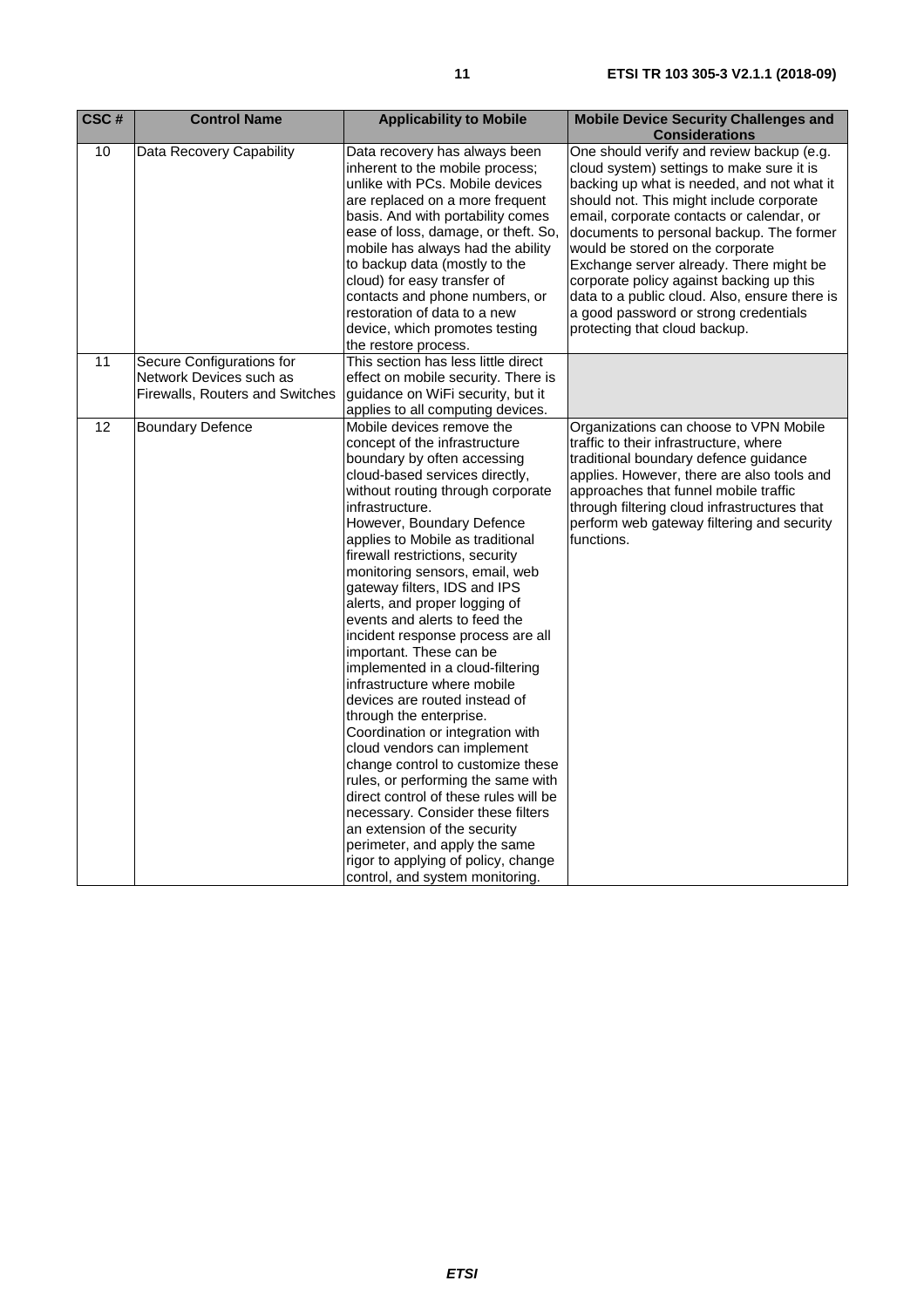| CSC# | <b>Control Name</b>                                       | <b>Applicability to Mobile</b>                                                                                                                                                                                                                                                                                                                                                                                                                                                                                                                                                                                                                                                                                                                                                    | <b>Mobile Device Security Challenges and</b><br><b>Considerations</b>                                                                                                                                                                                                                                                                                                                                                                                                                                                                                                                                                                                                                                                                                                                                                                                                                                                                                                                                                                                                                                                                                                    |
|------|-----------------------------------------------------------|-----------------------------------------------------------------------------------------------------------------------------------------------------------------------------------------------------------------------------------------------------------------------------------------------------------------------------------------------------------------------------------------------------------------------------------------------------------------------------------------------------------------------------------------------------------------------------------------------------------------------------------------------------------------------------------------------------------------------------------------------------------------------------------|--------------------------------------------------------------------------------------------------------------------------------------------------------------------------------------------------------------------------------------------------------------------------------------------------------------------------------------------------------------------------------------------------------------------------------------------------------------------------------------------------------------------------------------------------------------------------------------------------------------------------------------------------------------------------------------------------------------------------------------------------------------------------------------------------------------------------------------------------------------------------------------------------------------------------------------------------------------------------------------------------------------------------------------------------------------------------------------------------------------------------------------------------------------------------|
| 13   | Data Protection                                           | Almost all mobile devices have<br>the ability to encrypt their data at<br>rest, and include a PIN or<br>password (or biometric) to restrict<br>access. Some devices can link<br>encryption or identity to a<br>hardware root of trust.<br>Mobile devices can use traditional<br>VPNs for network or application<br>access. Though most mobile<br>applications store data in cloud,<br>which could require partner or<br>vendor protection requirements<br>built into the agreement.<br>The entire data supply chain<br>should also need to be examined,<br>not just at collection points. Is this<br>data flowing to a back end<br>system? Is data stored in multiple<br>places? Is this data in a cloud? In<br>what country is this data stored<br>(for privacy considerations)? | Traditional guidance on encrypting data<br>one the devices, and using a VPN with<br>good encryption for protecting sensitive<br>data in transit still apply to Mobile.<br>There are VPNs that allow mobile devices<br>to connect to corporate network to access<br>applications or data shares, as well as<br>application specific VPNs that encrypt the<br>data in transit for that application. Some of<br>these technologies include a hardware<br>component, such as a microSD chip, for<br>encryption key management.<br>Traditional enterprise Data Loss Prevention<br>can be helpful for email and network stored<br>data. But cloud applications and data may<br>be more difficult to get visibility from mobile<br>device and user access. There are tools<br>that leverage cloud service APIs to gain<br>this visibility, or filtering clouds that proxy<br>mobile users to these external services,<br>which can provide a source for data access<br>controls.<br>Organizations with Bring Your Own Device<br>(BYOD) programs will need to consider<br>end user privacy implications within<br>policies and security monitoring and<br>operations procedures. |
| 14   | Controlled Access Based on the<br>Need to Know            | This control is has no specific<br>application to Mobile, as the<br>concept of controlled access to<br>data is universal for different data<br>access.<br>Since mobile devices are more<br>personal devices, and do not<br>usually store data like PCs,<br>access controls are at closer to<br>where the data is stored.                                                                                                                                                                                                                                                                                                                                                                                                                                                          | Traditional access and authorization<br>control guidance applies to Mobile.                                                                                                                                                                                                                                                                                                                                                                                                                                                                                                                                                                                                                                                                                                                                                                                                                                                                                                                                                                                                                                                                                              |
| 15   | Wireless Access Control                                   | WiFi controls still apply to Mobile,<br>such as restricting connection to<br>only authorized devices, and use<br>of encryption and authentication,<br>but with mobile devices wireless<br>includes cellular, Bluetooth, and<br>potentially NFC as well.<br>Unlike with PCs, there is limited<br>risk to remote connection to the<br>device, like connecting via Telnet<br>or SSH to the mobile device, like<br>on a PC; but, there are network<br>level man-in-the-middle attacks,<br>which can sniff unencrypted<br>traffic, or re-route traffic to<br>insecure web sites that can steal<br>credentials.                                                                                                                                                                         | Traditional guidance on WiFi security with<br>use of strong credentials for connectivity,<br>encrypted links, and restricting<br>unauthorized device connectivity.<br>Mobile security tools use an agent-based<br>approach that gives a view to threats on<br>and to the mobile device, such as<br>malicious applications and profiles, alerting<br>to malicious WiFi networks or Man in the<br>Middle SSL/TLS web proxy attacks.                                                                                                                                                                                                                                                                                                                                                                                                                                                                                                                                                                                                                                                                                                                                        |
| 16   | Account Monitoring and Control                            | Account monitoring is performed<br>mostly on enterprise platforms,<br>and not on the mobile device.<br>However, always-remote access,<br>and use of cloud-based<br>applications can complicate<br>visibility and auditing.                                                                                                                                                                                                                                                                                                                                                                                                                                                                                                                                                        | Many organizations are using cloud<br>applications; those additional credentials<br>will need to be disabled during employee<br>separation as well. Keeping track of these<br>external credentials might take<br>management, or federating these<br>credentials with identify management tools.                                                                                                                                                                                                                                                                                                                                                                                                                                                                                                                                                                                                                                                                                                                                                                                                                                                                          |
| 17   | Implement a Security<br>Awareness and Training<br>Program | This control does not specifically<br>apply to Mobile.                                                                                                                                                                                                                                                                                                                                                                                                                                                                                                                                                                                                                                                                                                                            | Training users and administrators on risks<br>and threats specific to mobile platforms is<br>prudent.                                                                                                                                                                                                                                                                                                                                                                                                                                                                                                                                                                                                                                                                                                                                                                                                                                                                                                                                                                                                                                                                    |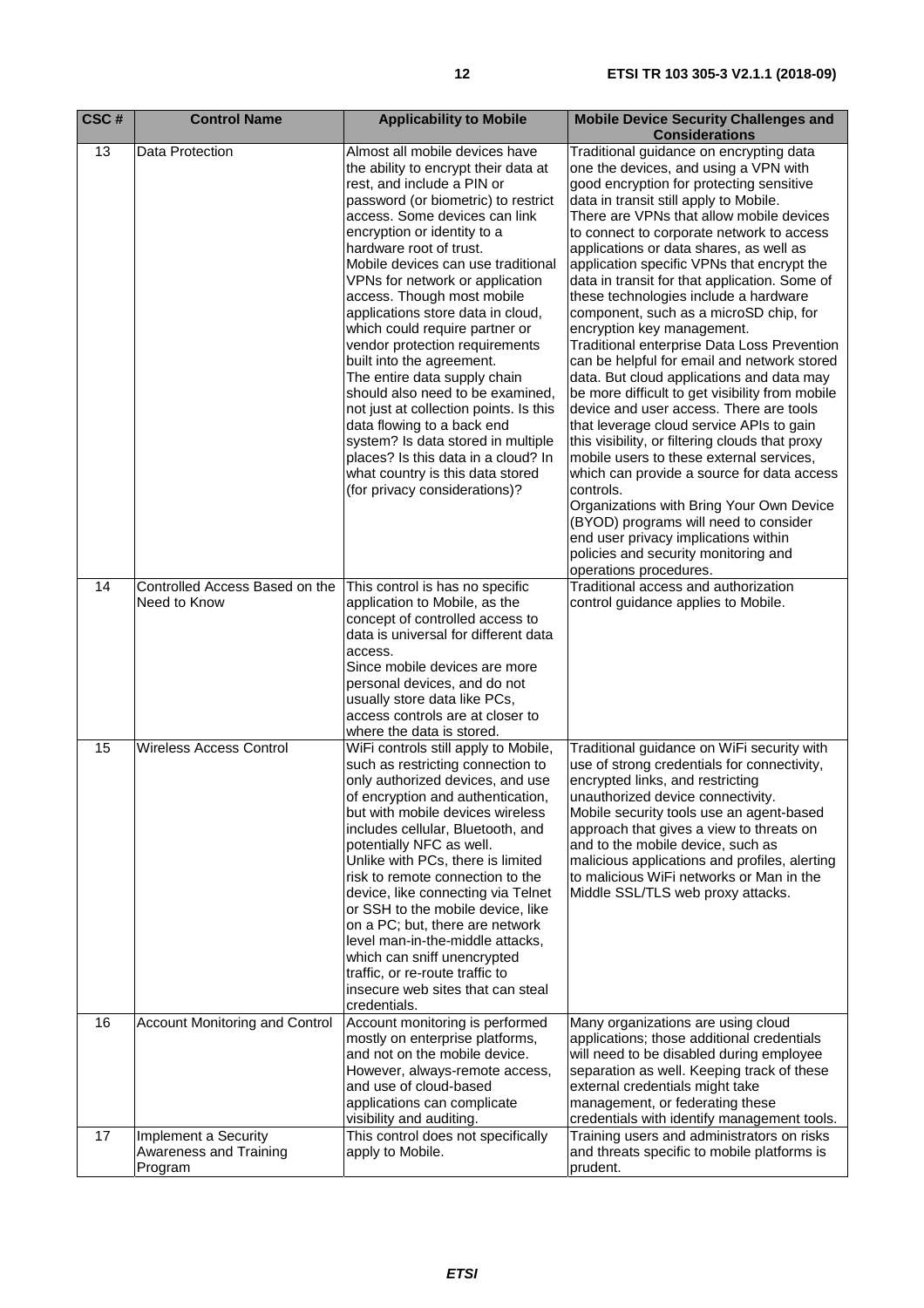| CSC# | <b>Control Name</b>                  | <b>Applicability to Mobile</b>                                                                                                                                                                                                                                                                                                                                                                                                                                                                                                                                                                                                                                                                                                                                                                                                                                                                                                                                                                                                                                                                                      | <b>Mobile Device Security Challenges and</b><br><b>Considerations</b>                                                                                                                                                                                                                                                                                                                                                                                                                                                                                                                                                                                                                                                                                                                                                                                                                                                                                                                                                                                                                                                                                                                                                                                                                                                                                                              |
|------|--------------------------------------|---------------------------------------------------------------------------------------------------------------------------------------------------------------------------------------------------------------------------------------------------------------------------------------------------------------------------------------------------------------------------------------------------------------------------------------------------------------------------------------------------------------------------------------------------------------------------------------------------------------------------------------------------------------------------------------------------------------------------------------------------------------------------------------------------------------------------------------------------------------------------------------------------------------------------------------------------------------------------------------------------------------------------------------------------------------------------------------------------------------------|------------------------------------------------------------------------------------------------------------------------------------------------------------------------------------------------------------------------------------------------------------------------------------------------------------------------------------------------------------------------------------------------------------------------------------------------------------------------------------------------------------------------------------------------------------------------------------------------------------------------------------------------------------------------------------------------------------------------------------------------------------------------------------------------------------------------------------------------------------------------------------------------------------------------------------------------------------------------------------------------------------------------------------------------------------------------------------------------------------------------------------------------------------------------------------------------------------------------------------------------------------------------------------------------------------------------------------------------------------------------------------|
| 18   | <b>Application Software Security</b> | Many organizations are<br>concerned about mobile<br>application security, especially<br>with the millions of apps available<br>for personal and business use.<br>Luckily, secure web application<br>development and security testing<br>has a long history, and directly<br>applies to mobile apps.<br>Many mobile apps are simply web<br>based, while those using a native<br>app running on the mobile device<br>are just a client for a web-based<br>application.<br>Mobile primary application risks<br>are the mobile apps themselves,<br>attempting to access data on the<br>phone, or in some case, a few<br>nasty applications can corrupt the<br>underlying operation system in<br>something called a rootkit, which<br>then renders all OS behaviour<br>untrusted.<br>Some additional threats for<br>malicious native apps include<br>affecting device itself by turning<br>on the camera or microphone,<br>accessing contacts or emails,<br>logging geolocation, capturing<br>credentials, initiating toll calls or<br>texts, or nuisance issues like<br>resource saturation that drains the<br>battery. | Web application security techniques are<br>recommended when building secure<br>mobile apps, including following the Open<br>Web Application Security Project (OWASP)<br>Top 10.<br>The quick win is to make sure the<br>legitimate version of an app is being used;<br>and that it is up to date. If the app is not<br>downloaded from the vendor's app store,<br>there is a much greater risk of installing a<br>malicious app, or "evil twin" or<br>'repackaged" version of the legitimate app.<br>Some of the other guidance, like error<br>checking on user input, testing in-house<br>and 3rd party apps, and hardening the<br>back end all directly apply when developing<br>secure mobile applications.<br>Agent-based mobile security tools can also<br>reduce the risk of malicious behaviour of<br>mobile apps, be preventing installing<br>Profiles, or preventing Man in the Middle<br>website request hijacking or redirect<br>attacks.                                                                                                                                                                                                                                                                                                                                                                                                                               |
| 19   | Incident Response and<br>Management  | Like with PCs, now that many<br>users access organization data<br>and services with mobile devices,<br>the need to identify, investigate,<br>respond and recover from<br>incidents involving mobile devices<br>is important.                                                                                                                                                                                                                                                                                                                                                                                                                                                                                                                                                                                                                                                                                                                                                                                                                                                                                        | Traditional Incident response guidance<br>applies to Mobile. This includes the need<br>for planning, defining roles and<br>responsibilities, and escalation path.<br>Operations personnel and incident<br>responders will also require training on<br>what to look for with unusual behaviour on<br>the mobile devices. Having visibility into<br>mobile operations, such as described<br>previously in CSC 6, will help in identifying<br>these events.<br>One challenge is the vast quantity of<br>different types mobile device hardware,<br>even among generations of products.<br>When talking about data forensics on<br>mobile devices, there is a wealth of<br>different types of data available to support<br>the objective of the acquisition; be it<br>eDiscovery, miss-use, or evidence<br>collection to support a criminal case.<br>People have their whole life on their<br>phones, from calendar, phonebook, and to<br>do list, to photos, video and voice<br>recordings (including messages). There is<br>the geolocation data from pictures, social<br>networking check-ins and a few<br>applications store ones "last active<br>location". The history of whom a person<br>communicated with can be obtained from<br>phone logs, text messages, email, and<br>social networking. Information on mobile<br>forensics procedures should be referenced<br>$[i.4]$ . |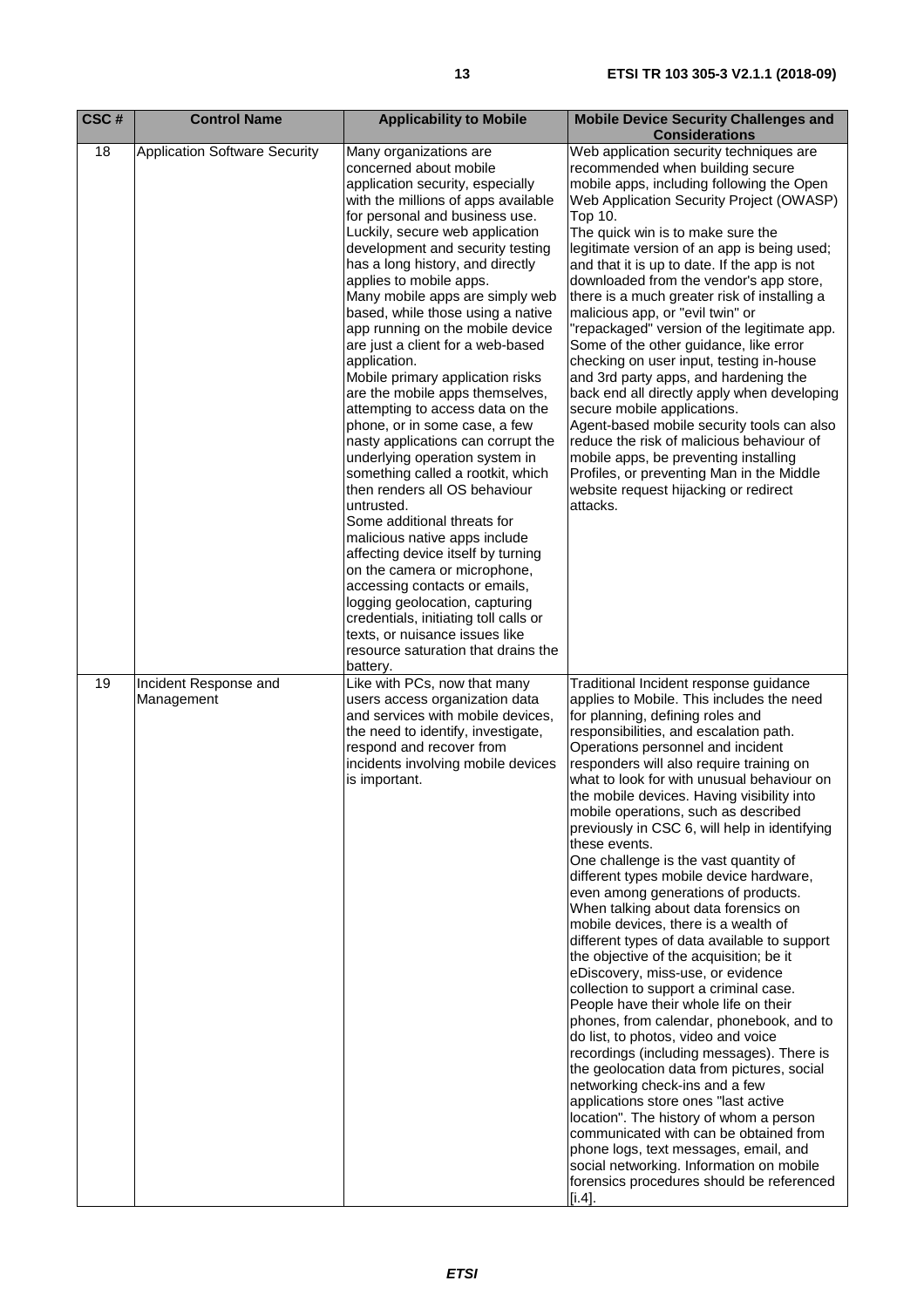<span id="page-13-0"></span>

| CSC# | <b>Control Name</b>                         | <b>Applicability to Mobile</b>                                                                                                                                                                                                                                                                         | <b>Mobile Device Security Challenges and</b><br><b>Considerations</b>                                                                                                                                                                                                                                                                                                                                                                                                                                                                     |
|------|---------------------------------------------|--------------------------------------------------------------------------------------------------------------------------------------------------------------------------------------------------------------------------------------------------------------------------------------------------------|-------------------------------------------------------------------------------------------------------------------------------------------------------------------------------------------------------------------------------------------------------------------------------------------------------------------------------------------------------------------------------------------------------------------------------------------------------------------------------------------------------------------------------------------|
| 20   | Penetration Tests and Red<br>Team Exercises | With traditional Pen testing, the<br>cycle of running scans to see<br>what ports are open, and what<br>services are running to see if<br>there are vulnerable versions of<br>those services to exploit does not<br>apply. However, phishing and<br>other social engineering are<br>relevant to mobile. | There is the ability to sniff traffic over the<br>air, perform man-in-the-middle on a mobile<br>session, and even do application re-<br>direction attacks; but the primary threat<br>vectors are the mobile apps themselves, as<br>discussed in CSC 18. The traditional<br>approach for mobile app testing has been<br>code review tools, but standard web proxy<br>tools and web application penetration<br>testing techniques apply.<br>Use of test lab and devices for more<br>thorough hardware examination is relevant<br>to mobile. |

# 5 Critical Security Controls: Internet of Things Security

#### 5.0 Introduction

Internet of Things (IoT) is an expansion of the Internet to include ubiquitous smart end devices providing a variety of services and functions in the commercial, consumer, and government environments. Many applications, and in particular the legacy applications known as Industrial Control Systems (ICS), Supervisory Control and Data Acquisition (SCADA) systems, modern digital factory and health care networks, as well as onboard systems in ships and cars, healthcare devices, etc. are in reality Intranets of Things (IoT), using standalone networks, with proprietary and custom protocols designed for use in trusted, secure environments. Business exigencies and efficiencies drive increased connectivity of these custom intranets to the corporate network and from that to the Internet, providing adversaries and hackers new access vectors to launch attacks against these important networks. Thus, it is natural that the Critical Security Controls also be directly applicable to the current and future IoT networks.

Most IT practitioners are familiar with standard office and other ubiquitous computing environments, and have limited exposure or training in the custom IoT networks, networks that may be run by plant or facility engineers. It is useful to highlight the difference in perspective demanded by legacy and future IoT networks when applying the Controls.

Table 5-1 highlights some key areas where IoT systems may differ from the standard corporate IT systems with which most Controls practitioners are familiar. Engineering analysis of the IoT system needing security controls should explore these and any other systems' specific differences in deciding the correct control prioritization for optimal risk mitigation under resource constraints.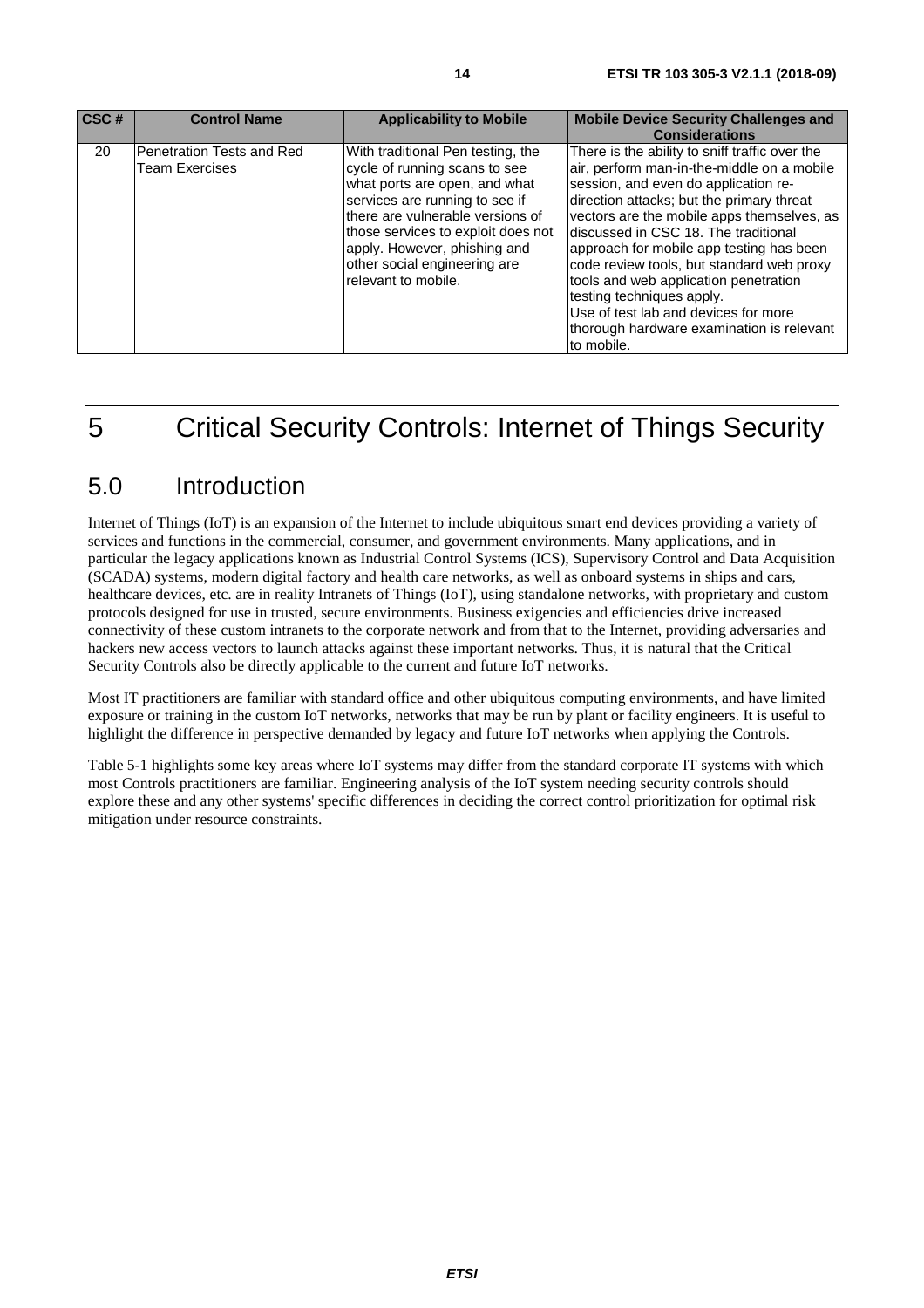<span id="page-14-0"></span>

| <b>Standard Corporate IT Systems</b>                                                                                           | <b>IoT Systems</b>                                                                                                                                                                                                                                                                                                                                                              |
|--------------------------------------------------------------------------------------------------------------------------------|---------------------------------------------------------------------------------------------------------------------------------------------------------------------------------------------------------------------------------------------------------------------------------------------------------------------------------------------------------------------------------|
| General TCP/IP stack. General-purpose messaging and file<br>transfer.                                                          | Proprietary protocol stack elements; byte-oriented link<br>protocols. Well-defined messages and message<br>sequencing. Designed for reliability in the presence of noise.                                                                                                                                                                                                       |
| Commodity hardware. Commodity cybersecurity appliances<br>land software solutions.                                             | Custom hardware or operating system implementations.<br>Use of limited kernel capabilities.                                                                                                                                                                                                                                                                                     |
| Updated frequently; patches for security and feature<br>improvement. Relatively short version life.                            | Long-term, reliable devices. 5 - 10 years or more; rarely<br>changed, and if so, done with a full, complete flash or<br>EEPROM upgrade.                                                                                                                                                                                                                                         |
| End-points and some networking devices accept and run<br>non-mission specific data and host non-mission-specific<br>processes. | IoT devices do not download general files or respond to<br>unknown messages. In fact, many devices are susceptible<br>to DoS attacks (e.g. by a naïve penetration tester using a<br>commodity tool) because they are not designed to deal with<br>unknown message formats or protocol violations that would<br>not be caused by "known" means (e.g. noise dropping<br>packets). |
| Security built into the user interface, and includes user<br>lauthentication.                                                  | Security assumes physical integrity. If attackers can open<br>the IoT box and connect to the maintenance port, they are<br>"in.".                                                                                                                                                                                                                                               |
| Anomalies are the norm.                                                                                                        | Anomalies are rare, and trigger high-visibility alarms/alerts.<br>(Strong security feature).                                                                                                                                                                                                                                                                                    |

**Table 5-1: Security related differences of IoT systems from standard corporate IT systems** 

### 5.1 CSC IoT Security Description

Several global topics apply to many, if not all, of the Critical Security Controls. Network segmentation and controls, in particular, including Firewalls, VLAN segmentation, Intrusion Detection Systems (IDS), Intrusion Prevention Systems (IPS), and actual air-gapping are all both primary controls as well as compensating controls where many of the other Controls are unavailable or inadvisable.

Support for robust independent testing of security controls for new development is a chance to finally implement those controls that have been lacking in legacy devices. And evaluation of security controls as well as prior testing of the controls in these devices as a part of Enterprise purchase decisions will help to foster acceptance of the need for controls and development of same.

| CSC# | <b>Control Name</b>                                | Applicability to IoT                                                                                                                                                                                                                                                                                                                                                                                              | <b>IoT Security Challenges and Considerations</b>                                                                                                                                                                                                                                                                                                                                                                                                                                                                                                                                                                                                                                                                                                                                                                                                                                                                                                                |
|------|----------------------------------------------------|-------------------------------------------------------------------------------------------------------------------------------------------------------------------------------------------------------------------------------------------------------------------------------------------------------------------------------------------------------------------------------------------------------------------|------------------------------------------------------------------------------------------------------------------------------------------------------------------------------------------------------------------------------------------------------------------------------------------------------------------------------------------------------------------------------------------------------------------------------------------------------------------------------------------------------------------------------------------------------------------------------------------------------------------------------------------------------------------------------------------------------------------------------------------------------------------------------------------------------------------------------------------------------------------------------------------------------------------------------------------------------------------|
|      | Inventory and Control of<br><b>Hardware Assets</b> | This control is especially important<br>lin the context of the IoT.<br>Organizations should deploy<br>technology that tracks the myriad<br>IoT devices that will be deployed<br>across the Enterprise.<br>Understanding which device types<br>and, in some cases, which specific<br>device instances are authorized to<br>connect to the network is the<br>starting point to adapting this<br>control to the IoT. | Network scans for legacy and non-PC devices<br>may be dangerous, putting IoT endpoints into<br>error states; limited implementation of standard<br>solutions possible where devices run IP stacks.<br>Passive line and/or RF monitoring may be<br>necessary.<br>Proprietary communications protocols with<br>application-specific messaging and command<br>and control are often used in lieu of any<br>authentication mechanism, making remote<br>recognition of a device as "unauthorized"<br>difficult.<br>This may require some combination of manual<br>assessment, audits using sampling, and/or<br>segregation of devices within subnets to protect<br>legacy devices when newer or other devices<br>cannot handle scans.<br>Many newer IoT devices support integration<br>into IoT management systems via Application<br>Programming Interfaces (APIs). Leverage<br>systems such as these to support inventory of<br>lauthorized devices on the network. |

**Table 5-2: Critical Security Controls - IoT Security**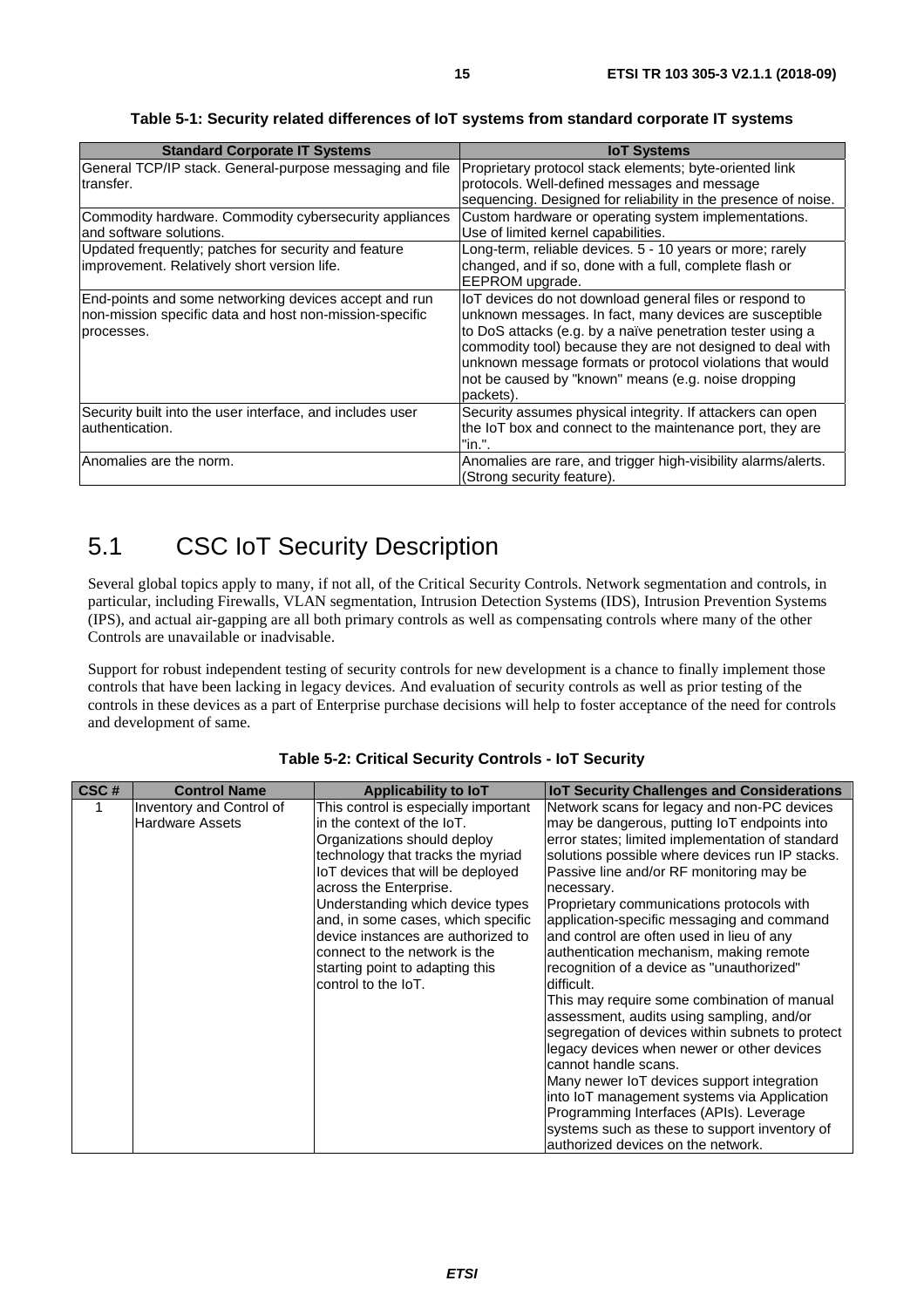| CSC#           | <b>Control Name</b>                                                                                            | <b>Applicability to loT</b>                                                                                                                                                                                                                                                                                                                                                                                                                                                                                                                                                                                                                                                                                                                                                                                             | <b>IoT Security Challenges and Considerations</b>                                                                                                                                                                                                                                                                                                                                                                                                                                                                                                                                                                                                                                                                                                                   |
|----------------|----------------------------------------------------------------------------------------------------------------|-------------------------------------------------------------------------------------------------------------------------------------------------------------------------------------------------------------------------------------------------------------------------------------------------------------------------------------------------------------------------------------------------------------------------------------------------------------------------------------------------------------------------------------------------------------------------------------------------------------------------------------------------------------------------------------------------------------------------------------------------------------------------------------------------------------------------|---------------------------------------------------------------------------------------------------------------------------------------------------------------------------------------------------------------------------------------------------------------------------------------------------------------------------------------------------------------------------------------------------------------------------------------------------------------------------------------------------------------------------------------------------------------------------------------------------------------------------------------------------------------------------------------------------------------------------------------------------------------------|
| 2              | Inventory and Control of<br><b>Software Assets</b>                                                             | Keeping control of the versions of<br>software and firmware that drive<br>IoT components within the<br>enterprise will be a challenge.<br>Identifying secure<br>software/firmware baselines for<br>various types of components<br>ensures that the security team has<br>reviewed the threats associated<br>with a particular version of<br>functionality.                                                                                                                                                                                                                                                                                                                                                                                                                                                               | May be able to leverage central command and<br>control systems, which are aware of device<br>firmware versions. Custom and restricted OSs<br>may limit remote query capability. In general,<br>IoT software is not patched, but loaded as a<br>new complete flash, image, etc. Manual<br>sampling via IoT direct maintenance port using<br>proprietary tools may be necessary.<br>In some cases, firmware should be delivered<br>over the network to IoT devices. In these<br>situations, use best practices for securing<br>images, to include applying digital signatures<br>that are evaluated by the device before loading.<br>This requires a secured space within the device<br>to store credentials used for signature<br>validation.                        |
| $\mathbf{3}$   | <b>Continuous Vulnerability</b><br>Management                                                                  | Just as with other devices on a<br>network, regularly scheduled<br>vulnerability assessments should<br>be conducted to determine non-<br>secure configurations that lead to<br>elevated threats to the enterprise.<br>These security holes should be<br>remediated quickly and the<br>processes used for remediation fed<br>back into the best practices for<br>secure IoT deployment kept by the<br>organization.                                                                                                                                                                                                                                                                                                                                                                                                      | Vulnerability assessments in an operational<br>environment may be dangerous or impractical.<br>A laboratory test environment may be<br>appropriate for regularly scheduled<br>assessments against new threats and new IoT<br>software configurations. Collaborative threat<br>laboratories (e.g. sponsored by an Information<br>Sharing and Analysis Center, or other industry<br>body) and IoT vendor laboratories may be the<br>best venues for implementing this control.<br>As with other hardware and software<br>vulnerabilities, these should also be evaluated<br>against the organization's risk appetite to<br>determine when a particular device or device<br>class can no longer be supported on the<br>network; or should be isolated in some fashion. |
| $\overline{4}$ | Controlled Use of<br>Administrative Privileges                                                                 | Some IoT components include<br>administrative accounts for<br>management of the system.<br>Ensure that when evaluating IoT<br>components for use in the<br>Enterprise that the controls<br>associated with administrative<br>accounts are investigated, to<br>include the type of authentication<br>supported - which will most likely<br>be passwords - and the strength of<br>the authentication implementation.<br>For administrator accounts, attempt<br>to ensure that at a minimum strong<br>passwords are used and that<br>account access is audited. In<br>addition, when feasible, attach the<br>IoT component to a directory,<br>allowing for the use of domain<br>administrator accounts when<br>needed. This will allow for the<br>ability to more easily restrict the<br>use of administrative privileges. | Many IoT devices are deployed in insecure<br>areas (e.g. road side units (RSUs) in the<br>transportation sector). These devices have<br>sometimes been deployed with shared<br>accounts that are used by technicians to<br>manage the devices. Consider alternative<br>methods for restricting administrative access to<br>devices.<br>For legacy devices without privileged access<br>capability, a compensating control may be<br>applied, such as additional physical security.<br>Newly designed IoT devices and subsystems<br>should integrate use of this control.                                                                                                                                                                                            |
| 5              | Secure Configurations for<br>Hardware and Software on<br>Mobile Devices, Laptops,<br>Workstations, and Servers | IoT components typically lack the<br>range of configuration<br>customization that laptops and<br>even mobile devices offer, however<br>when there are configuration<br>options available, security<br>practitioners should review and<br>decide if any particular<br>configurations are unallowable or if<br>a certain configuration is necessary<br>to assure the security of the<br>component on the network.                                                                                                                                                                                                                                                                                                                                                                                                         | Hardening templates may be applicable for<br>PC-based processor OSs and other standard<br>(e.g. ARM) host OSs. IoT devices sold as<br>"appliances" with integrated software generally<br>comprise proprietary software components,<br>limiting applicability of post-development<br>hardening or standard methods for securing<br>configurations.<br>Standard control implementations apply to the<br>use of BYOD and ruggedized commodity<br>devices that are integrated into an IoT mission<br>system.                                                                                                                                                                                                                                                            |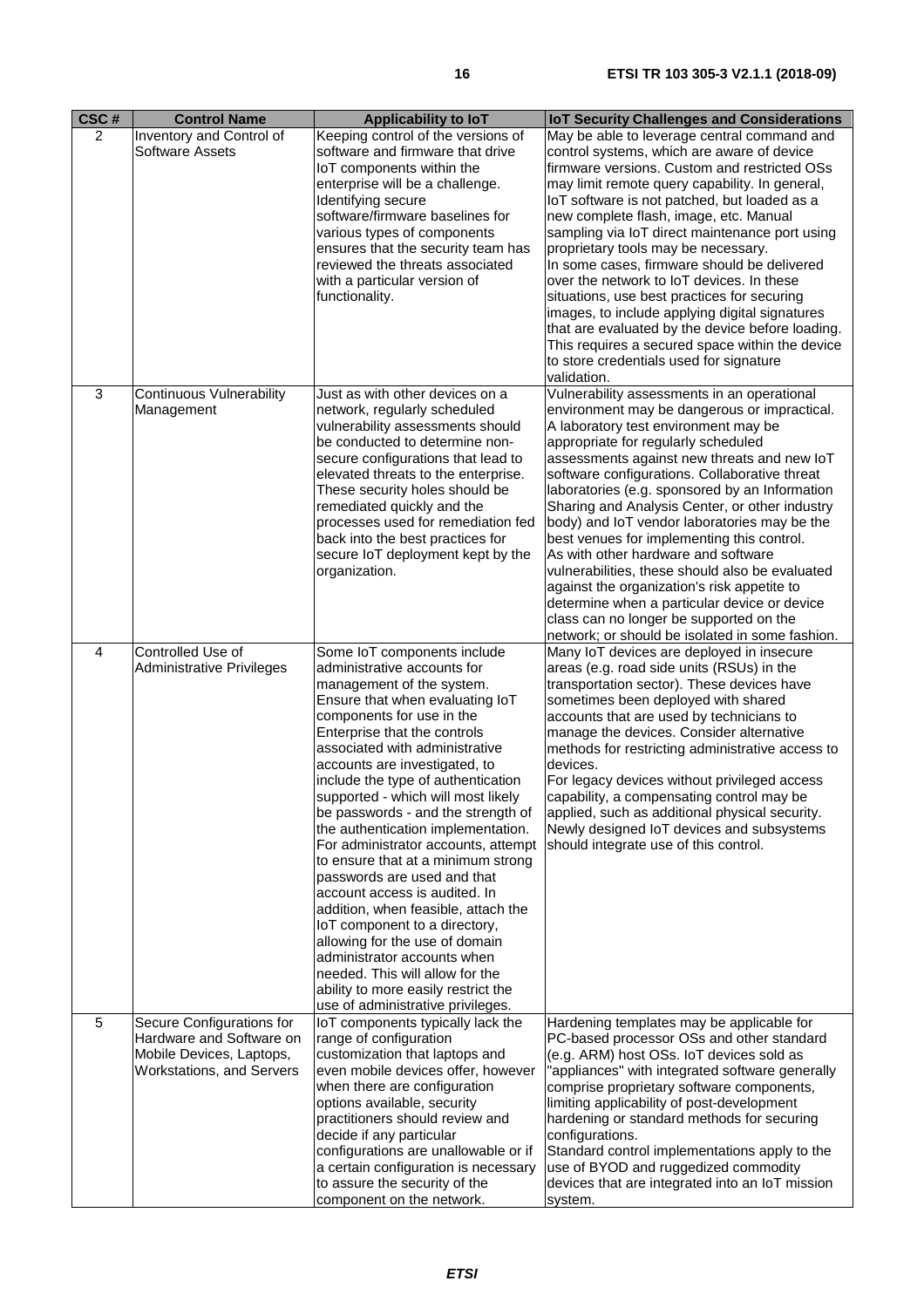| CSC#           | <b>Control Name</b>                                 | Applicability to loT                                                                                                                                                                                                                                                                                                                                                                                                                                                                                                                                                                                                                                                                                                                                                                                                                                                                                                                                                                                                                                                                                                     | <b>IoT Security Challenges and Considerations</b>                                                                                                                                                                                                                                                                                                                                                                                                                                                                                                                               |
|----------------|-----------------------------------------------------|--------------------------------------------------------------------------------------------------------------------------------------------------------------------------------------------------------------------------------------------------------------------------------------------------------------------------------------------------------------------------------------------------------------------------------------------------------------------------------------------------------------------------------------------------------------------------------------------------------------------------------------------------------------------------------------------------------------------------------------------------------------------------------------------------------------------------------------------------------------------------------------------------------------------------------------------------------------------------------------------------------------------------------------------------------------------------------------------------------------------------|---------------------------------------------------------------------------------------------------------------------------------------------------------------------------------------------------------------------------------------------------------------------------------------------------------------------------------------------------------------------------------------------------------------------------------------------------------------------------------------------------------------------------------------------------------------------------------|
|                |                                                     | Security practitioners should<br>baseline these controls and keep<br>documented as security best<br>practices.                                                                                                                                                                                                                                                                                                                                                                                                                                                                                                                                                                                                                                                                                                                                                                                                                                                                                                                                                                                                           | Some newer IoT devices support Real-time<br>Operating Systems (RTOSs) that allow for<br>some amount of persistent storage. Oftentimes,<br>this persistence comes in the form of startup<br>scripts that can be modified to affect the<br>configuration of the device at boot time. Ensure<br>that these configurations are written in a secure<br>manner.<br>When IoT devices support access control via<br>user or administrator accounts and passwords,<br>default accounts and passwords should be<br>changed and sound password update and<br>strength guidelines promoted. |
| 6              | Maintenance, Monitoring &<br>Analysis of Audit Logs | Organizations should always<br>identify methods of extracting audit<br>logs from components on the<br>network and IoT components are<br>no different. This may prove<br>challenging in some instances<br>however, so the default stance<br>should always be to attempt to<br>collect these logs.<br>Having the logs is one success, but<br>means little if they are not being<br>reviewed on a regular basis.<br>Another challenging area related to<br>IoT security is how to integrate<br>large security data from large<br>quantities of components into an<br>enterprise's Security Information<br>Event Management (SIEM)<br>system. The creation of custom<br>connectors should be investigated<br>when IoT components do not<br>provide standards-based log<br>output. Just as important however,<br>is a focus on how to make sense of<br>the IoT log data when combined<br>with standard network data<br>captured by the SIEM. The<br>establishment of rules that<br>correlate this diverse data<br>effectively will be an interesting<br>challenge moving forward. Cloud-<br>based analysis may be a potential | Legacy IoT systems are designed for reliable<br>operations and efficient maintenance towards<br>rapid recovery. These designs include logs<br>which may be sufficient. Consolidating and<br>command/control subsystems may use<br>alternate, out-of-band effective logging of<br>activities that should be considered when<br>assessing the need for a separate control.                                                                                                                                                                                                        |
| $\overline{7}$ | <b>Email and Web Browser</b><br>Protections         | solution to these challenges.<br>IoT devices generally do not use<br>email or external web browser<br>applications or interfaces, although<br>some standalone IoT management<br>systems may leverage standard<br>web browser technologies for<br>visualization and a common user<br>experience.                                                                                                                                                                                                                                                                                                                                                                                                                                                                                                                                                                                                                                                                                                                                                                                                                          | IT equipment that is used to transfer or bridge<br>data between an IoT network and an IT<br>corporate or other non-IoT operational network<br>may incorporate email or web browser<br>functionality, and require best practice<br>protections. Where web browser technologies<br>are incorporated in standalone IoT networks, a<br>risk analysis should be performed to address<br>the need to update the applications when<br>patches and new versions are released.                                                                                                           |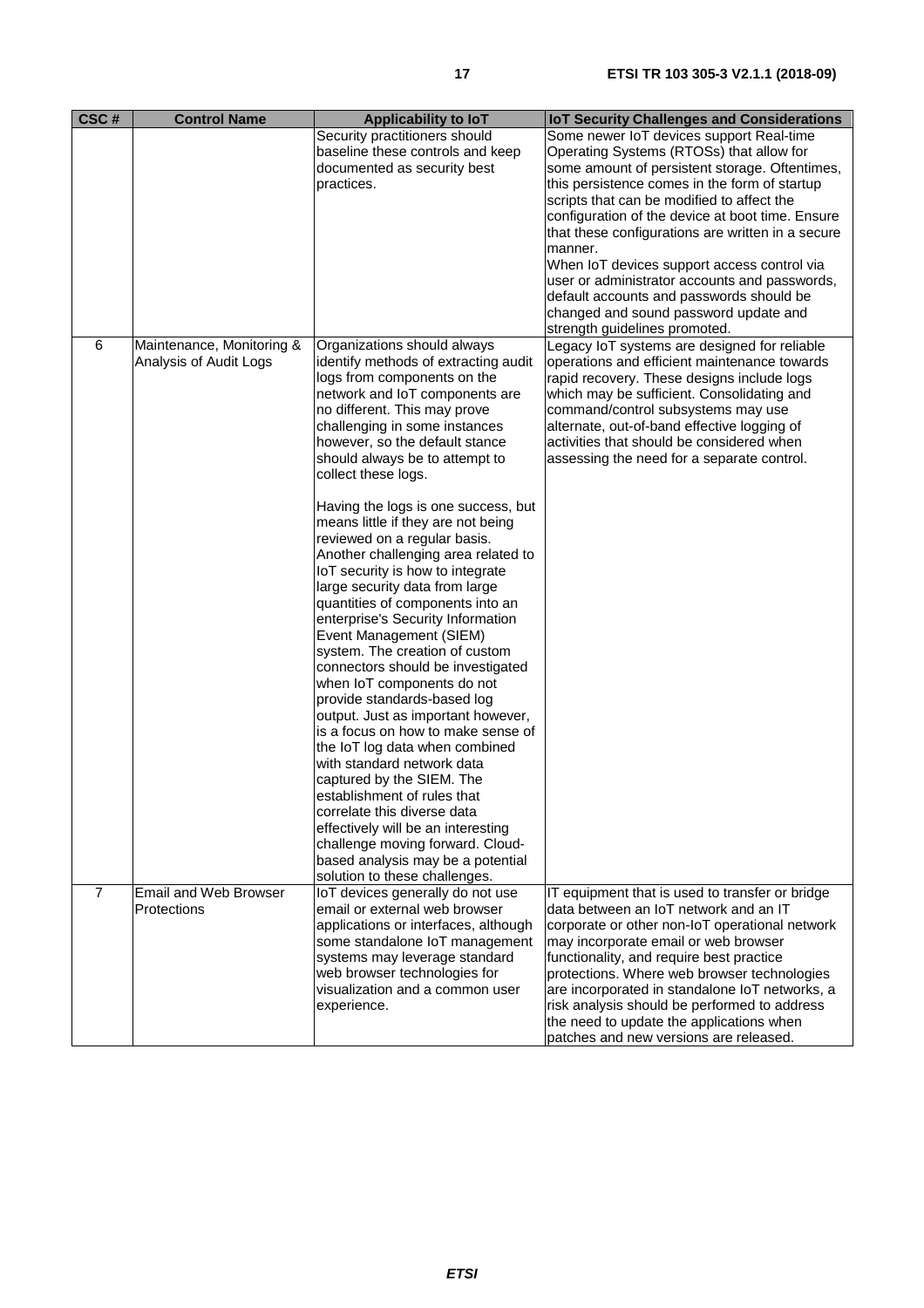| CSC# | <b>Control Name</b>                                                    | <b>Applicability to loT</b>                                                                                                                                                                                                                                                                                                                                                                                                                                                                                                                                                                                                                                                                                                                                                                                                                                                                                                   | <b>IoT Security Challenges and Considerations</b>                                                                                                                                                                                                                                                                                                                                                                                                                                                                                                                                                                                                                                                                                                                                                                                                                                                                                                                                                                                                                                                                                                                                                                                                                                                                                                                                                               |
|------|------------------------------------------------------------------------|-------------------------------------------------------------------------------------------------------------------------------------------------------------------------------------------------------------------------------------------------------------------------------------------------------------------------------------------------------------------------------------------------------------------------------------------------------------------------------------------------------------------------------------------------------------------------------------------------------------------------------------------------------------------------------------------------------------------------------------------------------------------------------------------------------------------------------------------------------------------------------------------------------------------------------|-----------------------------------------------------------------------------------------------------------------------------------------------------------------------------------------------------------------------------------------------------------------------------------------------------------------------------------------------------------------------------------------------------------------------------------------------------------------------------------------------------------------------------------------------------------------------------------------------------------------------------------------------------------------------------------------------------------------------------------------------------------------------------------------------------------------------------------------------------------------------------------------------------------------------------------------------------------------------------------------------------------------------------------------------------------------------------------------------------------------------------------------------------------------------------------------------------------------------------------------------------------------------------------------------------------------------------------------------------------------------------------------------------------------|
| 8    | <b>Malware Defences</b>                                                | Given the limited processing power<br>of many IoT components, host-<br>based malware protections are<br>often challenging. Although exploits<br>that target specific IoT components<br>have not been seen, this will likely<br>change with more widespread<br>adoption of those components.<br>Additional security research into<br>this topic is necessary, however<br>certain controls such as whitelisting<br>may help to somewhat mitigate this<br>issue for the time being.                                                                                                                                                                                                                                                                                                                                                                                                                                              | Commercial network malware detection<br>systems, e.g. in-line monitoring, may not apply<br>due to latency requirements or the use of non-<br>IP protocols. However, continuous monitoring at<br>corporate or other gateways through which IoT<br>information (updates or data) flows may be<br>used to detect adversary malware, or to<br>correlate observed activity with known<br>legitimate planned activity.<br>A primary access vector for malware against an<br>IoT device is through maintenance action or<br>supply chain interdiction of a new IoT device<br>software load. Supply Chain Risk Management<br>and gold-standard sampling are candidate<br>mitigators.<br>Additionally, periodic validation of IoT device<br>operation via alternate information channels<br>(e.g. analog records; operational anomaly<br>detection through long term analytics) may be<br>possible, but will require collection and long-<br>term storage of what is normally perishable<br>data.                                                                                                                                                                                                                                                                                                                                                                                                                        |
| 9    | Limitations and Control of<br>Network Ports, Protocols<br>and Services | IoT components communicate on<br>specific ports and with specific<br>protocols just as other Information<br>Technology (IT) assets. The<br>definition of the allowable ports,<br>protocols and services that may be<br>used by IoT components should be<br>performed and then enforced. IoT<br>components are oftentimes<br>different in this regard, however, as<br>they may implement other<br>communication protocols that do<br>not ride over the corporate<br>network. As an example, IoT<br>components that implement<br>Bluetooth could be used as a<br>jumping off point once exploited, to<br>move to a nearby target that does<br>not have that protocol locked down.<br>It is important to fully understand<br>the protocols employed by each<br>IoT component allowed within an<br>enterprise and design an<br>overarching security strategy that<br>mitigates the risk associated with<br>these implementations. | IoT network traffic is highly predictable and<br>repetitious, in comparison with commodity<br>enterprise traffic. Commercial/industrial IoT<br>traffic generally leverages a private network, or<br>specific and unchanging ports, protocols, and<br>services on a corporate network. IoT devices<br>may be tested to assess their susceptibility to<br>messaging that does not conform to<br>expectations; related risks may be mitigated<br>through application of this control.<br>Vendors may require internet access to loT<br>devices or subsystems to support and verify<br>licensing or maintenance agreements, or to<br>perform maintenance or support; such access<br>should be monitored and limited.<br>Another challenge of the IoT is related to<br>employees and others bringing consumer IoT<br>devices into the enterprise. Research has<br>shown that employees often associate IoT<br>software on their corporate assets<br>(laptops/phones) with their personal IoT devices<br>(e.g. fitness trackers), or bring their personal<br>IoT devices directly into the network (e.g. smart<br>TVs). This opens up command and control<br>channels between the installed software of<br>hardware and sites on the Internet used for<br>data collection or management. Organizations<br>should monitor for personal loT-related traffic<br>and take actions to deny that traffic when<br>necessary. |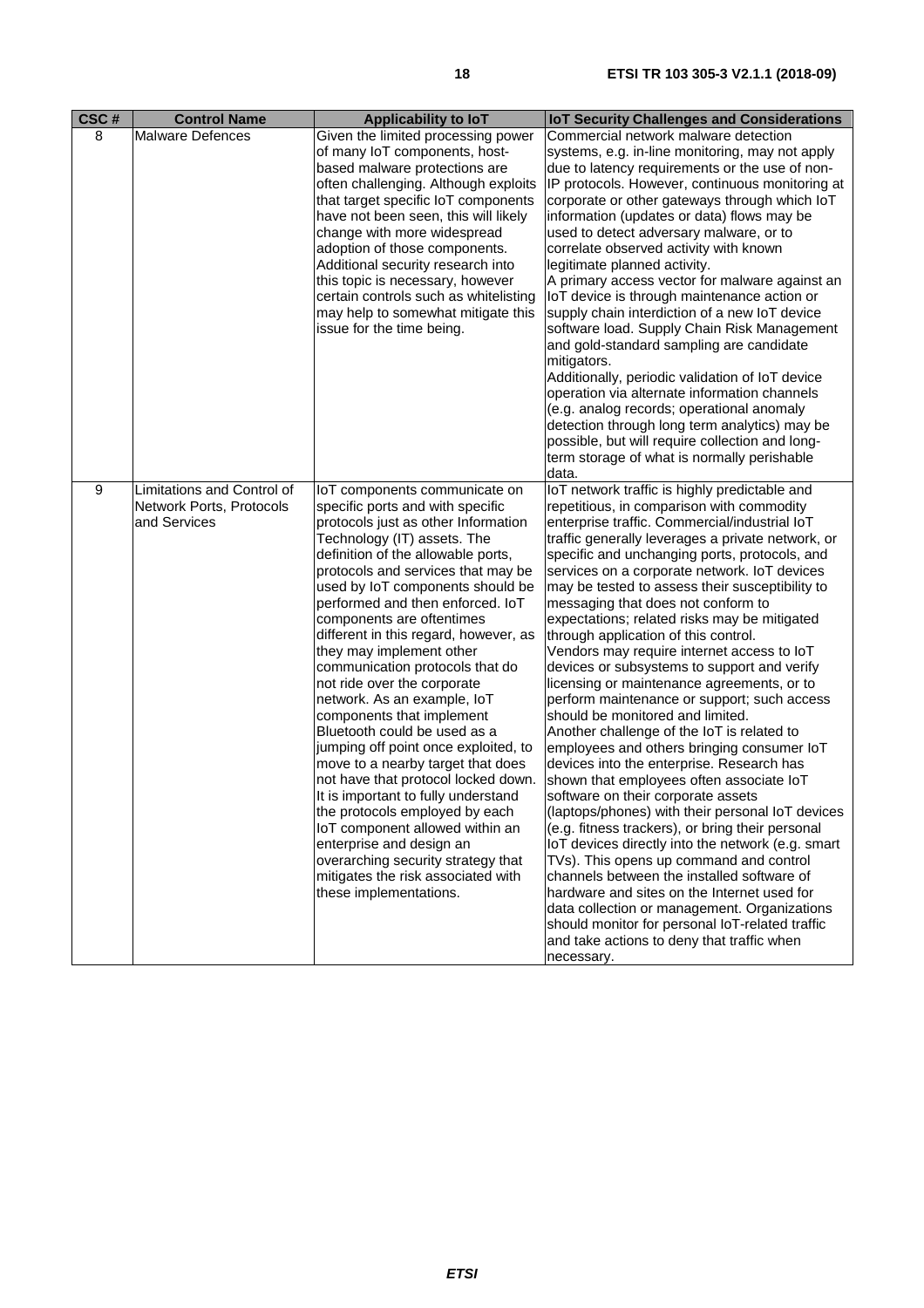| CSC# | <b>Control Name</b>                                                                        | <b>Applicability to loT</b>                                                                                                                                                                                                                                                                                                                                                                                                                                                                                                                                                                           | <b>IoT Security Challenges and Considerations</b>                                                                                                                                                                                                                                                                                                                                                                                                                                                                                                                                                                                                                                                                                                                                                                                                                                                                                                                                                                           |
|------|--------------------------------------------------------------------------------------------|-------------------------------------------------------------------------------------------------------------------------------------------------------------------------------------------------------------------------------------------------------------------------------------------------------------------------------------------------------------------------------------------------------------------------------------------------------------------------------------------------------------------------------------------------------------------------------------------------------|-----------------------------------------------------------------------------------------------------------------------------------------------------------------------------------------------------------------------------------------------------------------------------------------------------------------------------------------------------------------------------------------------------------------------------------------------------------------------------------------------------------------------------------------------------------------------------------------------------------------------------------------------------------------------------------------------------------------------------------------------------------------------------------------------------------------------------------------------------------------------------------------------------------------------------------------------------------------------------------------------------------------------------|
| 10   | Data Recovery Capability                                                                   | In some instances, IoT devices do<br>not provide data storage<br>capabilities and in other instances<br>they do provide for storage of data.<br>Some devices hold data and pass<br>it on and others simply stream data<br>across the network in near real-<br>time. When taking an inventory of<br>the types of IoT components<br>planned to be used within an<br>enterprise, it is important to<br>understand whether data is at risk<br>of being lost at any given point in<br>the architecture and to devise a<br>plan for ensuring that data can be<br>recovered in case of component<br>failure. | When IoT message traffic is perishable and<br>temporary, the value of data recovery is limited<br>to maintenance actions.<br>Data recovery capabilities may be necessary<br>for operational data at consolidation and action<br>points for compliance or maintenance<br>purposes.<br>Security engineers should understand that<br>some IoT devices maintain data until an online<br>connection (e.g. via Bluetooth, Wi-Fi, etc.) is<br>established with a gateway application. In these<br>instances, sensitive data may continue to be<br>resident on the device and may require a<br>recovery capability. In addition, some IoT<br>systems (e.g. health care systems) may use<br>external subsystems to contemporaneously<br>memorialize sensor data; data recovery<br>requirements may apply.                                                                                                                                                                                                                            |
| 11   | Secure Configurations for<br>Network Devices such as<br>Firewalls, Routers and<br>Switches | With the planned implementation of<br>IoT components within an<br>enterprise, take the opportunity to<br>review the configurations for<br>firewalls, routers and switches to<br>ensure that additional<br>vulnerabilities are not introduced<br>through misconfigurations.                                                                                                                                                                                                                                                                                                                            | This is applicable to the limited case of IoT<br>systems that use TCP/IP networks. More<br>typically, raw Ethernet is used, IP is used<br>without TCP, point-to-point, multi-drop serial,<br>and multicast are used. Legacy ICS systems<br>favour proprietary byte-oriented protocols.<br>Legacy systems that migrate to TCP/IP (e.g.<br>Modbus TCP) are often fragile and insecure.<br>The absence of commercially available network<br>devices for legacy networks limits the value of<br>this control for those networks.<br>Newer IoT devices oftentimes use RESTful<br>APIs that require that the web services that<br>support these devices be implemented<br>securely. In addition, many IoT devices<br>implement IPv6 communications, sometimes<br>using protocols such as 6LoWPAN to support<br>the ability for constrained IoT devices to<br>connect to the Internet. The introduction of IPv6<br>opens a whole new set of security<br>considerations across network devices for<br>operation in a secure manner. |
| 12   | <b>Boundary Defence</b>                                                                    | As discussed in other Controls, the<br>use of segregation strategies is<br>recommended to keep loT<br>components operating in their own<br>zones or on their own separate<br>networks. In cases where there<br>should be a connection point<br>between an IoT segment and the<br>corporate network, boundary<br>defence mechanisms should be put<br>in place. Firewalls, Intrusion<br>Detection and Intrusion Prevention<br>systems provide some degree of<br>assurance that a compromise of<br>the less trusted IoT network will<br>have limited effect on the more<br>secure corporate network.     | IoT devices are increasingly being connected to<br>cloud-based systems. Full infrastructures that<br>support capture, processing, and analysis of<br>data from IoT endpoints exist in the cloud. In<br>addition, the IoT can support sharing of<br>information across many different<br>organizations. These considerations are driving<br>the need to evaluate whether traditional<br>boundary defence measures are sufficient for<br>the protection of IoT data. For cloud-based<br>systems that support the IoT, consider cloud<br>security best practices, and move to a data-<br>centric security approach to support the sharing<br>of IoT data across many different organizations.                                                                                                                                                                                                                                                                                                                                  |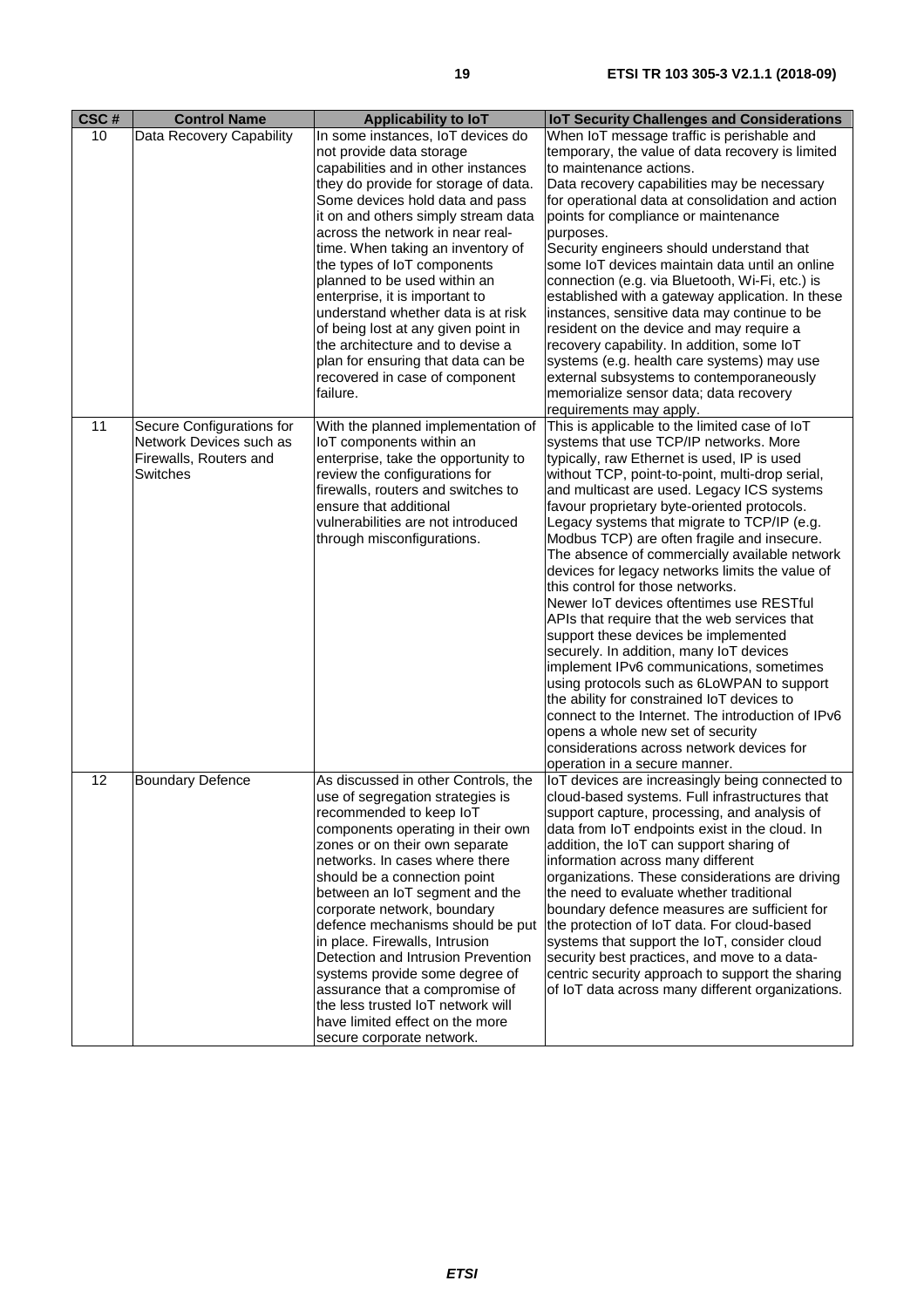| CSC# | <b>Control Name</b>                                   | <b>Applicability to loT</b>                                                                                                                                                                                                                                                                                                                                                                                                                                                                                                                                                                                                                                                                                                                                                       | <b>IoT Security Challenges and Considerations</b>                                                                                                                                                                                                                                                                                                                                                                                                                                                                                                                                                                                                                                                                                                                                                                                                                                                                                                                                                                                                                                                                                                                                                                                                                                                                                          |
|------|-------------------------------------------------------|-----------------------------------------------------------------------------------------------------------------------------------------------------------------------------------------------------------------------------------------------------------------------------------------------------------------------------------------------------------------------------------------------------------------------------------------------------------------------------------------------------------------------------------------------------------------------------------------------------------------------------------------------------------------------------------------------------------------------------------------------------------------------------------|--------------------------------------------------------------------------------------------------------------------------------------------------------------------------------------------------------------------------------------------------------------------------------------------------------------------------------------------------------------------------------------------------------------------------------------------------------------------------------------------------------------------------------------------------------------------------------------------------------------------------------------------------------------------------------------------------------------------------------------------------------------------------------------------------------------------------------------------------------------------------------------------------------------------------------------------------------------------------------------------------------------------------------------------------------------------------------------------------------------------------------------------------------------------------------------------------------------------------------------------------------------------------------------------------------------------------------------------|
| 13   | Data Protection                                       | Data protection is a critical aspect<br>of securing an IoT implementation.<br>Data-in-Transit security through<br>protocols such as IPsec or<br><b>Transport Layer Security (TLS)</b><br>should be implemented if possible<br>to guard against eavesdropping on<br>data flowing between IoT<br>components and other components<br>in the Enterprise. Data-in-Storage<br>(DiS) protections should also be<br>implemented through encrypted<br>storage when feasible. An area of<br>data protection that is always hard<br>to achieve correctly and in the case<br>of the IoT requires additional<br>exploration, is the management of<br>the cryptographic keys that support<br>the data protection capabilities.                                                                  | Many legacy IoT systems do not use encryption<br>or encoding to protect the data. Often, IoT<br>message traffic is perishable, near real-time, of<br>limited historical value, and tolerant of loss.<br>Sophisticated attacks that seek mission effects<br>through data manipulation require deep system<br>knowledge and serious mission value to justify<br>the cost of technique development; in cases<br>where actual threats or observed threat intent<br>indicates the need, methods such as multi-path<br>redundancy, cross-sensor correlation, or a<br>custom in-line device may be applied to effect<br>this control.<br>Note that this is not necessarily true in all newer<br>IoT environments, where researchers have<br>easily demonstrated significant exploits against<br>things such as cars, baby monitors, etc.<br>It is important to perform methodical threat<br>modelling for every new IoT system being<br>implemented. Consider the value of, and the<br>threats to, data when determining whether<br>encryption should be applied to protect that<br>data. In some instances, the need to support<br>near real-time communications outweighs the<br>need to apply an encryption layer to the data.<br>The output of a threat analysis will provide the<br>foundation for an effective data protection<br>strategy. |
| 14   | <b>Controlled Access Based</b><br>on the Need to Know | Authentication to IoT components<br>is sometimes not necessary which<br>leaves a big challenge in<br>establishing controlled access to<br>devices. This is another topic for<br>longer-term research that should<br>be investigated. In the interim,<br>organizations should look to<br>purchase IoT components that<br>require password protections at a<br>minimum and should ensure when<br>possible that passwords are of<br>sufficient strength. In addition,<br>organizations should work to<br>integrate IoT component<br>authentication with an enterprise<br>authentication capability such as<br>LDAP or Active Directory where<br>practical. As a design goal for new<br>IoT systems, IoT components<br>should authenticate themselves to<br>the network when joining. | Legacy IoT systems without automated access<br>control should still consider policies and manual<br>or physical security solutions, consistent with<br>the assessed risk profile.                                                                                                                                                                                                                                                                                                                                                                                                                                                                                                                                                                                                                                                                                                                                                                                                                                                                                                                                                                                                                                                                                                                                                          |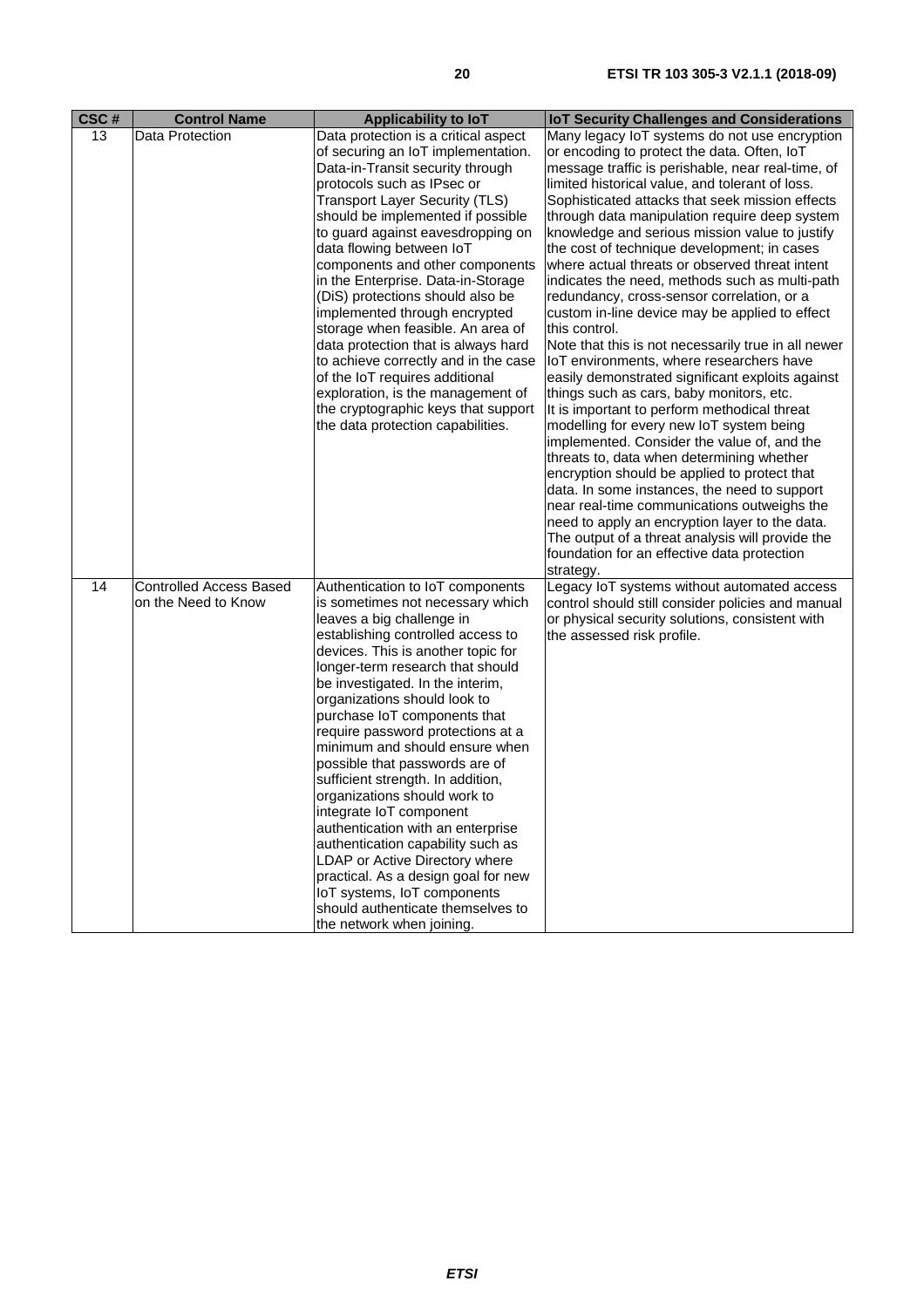| CSC# | <b>Control Name</b>                                       | Applicability to loT                                                                                                                                                                                                                                                                                                                                                                                                                                                                                                                                                                                                                                                                                                                                                                                                             | <b>IoT Security Challenges and Considerations</b>                                                                                                                                                                                                                                                                                                                                                                                                                                                                                                                                                                                                                                                                                                                                                                                                                                                                                                       |
|------|-----------------------------------------------------------|----------------------------------------------------------------------------------------------------------------------------------------------------------------------------------------------------------------------------------------------------------------------------------------------------------------------------------------------------------------------------------------------------------------------------------------------------------------------------------------------------------------------------------------------------------------------------------------------------------------------------------------------------------------------------------------------------------------------------------------------------------------------------------------------------------------------------------|---------------------------------------------------------------------------------------------------------------------------------------------------------------------------------------------------------------------------------------------------------------------------------------------------------------------------------------------------------------------------------------------------------------------------------------------------------------------------------------------------------------------------------------------------------------------------------------------------------------------------------------------------------------------------------------------------------------------------------------------------------------------------------------------------------------------------------------------------------------------------------------------------------------------------------------------------------|
| 15   | <b>Wireless Access Control</b>                            | Many IoT components will make<br>use of wireless communications<br>(although there are also loT<br>components that rely upon<br>Ethernet connections such as in<br>building automation controls). For<br>wireless IoT devices, ensuring that<br>only authorized<br>devices/components connect to an<br>Enterprise wireless network is a<br>first step in meeting the objectives<br>of this control. In order to do this<br>however, an organization should<br>first define the types of devices that<br>are allowed to be connected to the<br>enterprise network.<br>A segregated network could also<br>be used to allow for untrusted<br>devices, such as BYOD, depending<br>on the environment; and the<br>enterprise environment protected<br>by use of Firewalls, IDS, IPS,<br>VLAN segmentation, or physical<br>separation. | Many IoT devices use the global and ubiquitous<br>HART (Highway Addressable Remote<br>Transducer) protocol. Others use proprietary<br>solutions, with built-in access control.<br>Geographically distributed systems may use<br>elements of the GSM or other cellular stacks.<br>RF environment characterization, threat<br>assessment, and, if necessary, continual or<br>continuous RF monitoring may be necessary.<br>IoT devices in the Enterprise may implement a<br>number of protocols, such as Zigbee <sup>®</sup> ,<br>Z-Wave <sup>®</sup> and Bluetooth-LE <sup>®</sup> . Security<br>engineers should ensure that only needed<br>protocols are allowed within the organization.                                                                                                                                                                                                                                                              |
| 16   | Account Monitoring and<br>Control                         | Registering devices within an<br>enterprise directory system such as<br>Active Directory or LDAP may be a<br>valid method for restricting access<br>but also for effectively monitoring<br>who has authenticated to the<br>device, for those devices that can<br>be configured this way.<br>Organizations should ensure that<br>IoT implementation plans include<br>strategies for authentication and<br>monitoring the accounts used to<br>access devices. This data should<br>then be fed back to the<br>organization's SIEM.                                                                                                                                                                                                                                                                                                  | Legacy IoT systems with stand-alone<br>consolidating or command and control hosts<br>should leverage system tools, augmenting them<br>with manual recording and audit processes as<br>necessary, to effect this control.                                                                                                                                                                                                                                                                                                                                                                                                                                                                                                                                                                                                                                                                                                                                |
| 17   | Implement a Security<br>Awareness and Training<br>Program | The deployment of IoT components<br>brings with it new operational<br>capabilities as well as new system<br>and security management<br>requirements. It is important that<br>organizations do not overlook the<br>need to understand where there<br>are skill gaps in existing staff<br>coverage and work towards<br>identifying appropriate training to fill<br>those gaps. Specifically, training<br>related to the new threats that an<br>organization may be exposed to as<br>they implement aspects of the IoT<br>would prove valuable to those<br>charged with protecting the<br>enterprise.                                                                                                                                                                                                                               | Legacy systems operators that migrate to<br>remote operations or reporting capabilities that<br>leverage commodity IT (e.g. TCP/IP networks<br>and PC-based or common mobile devices)<br>solutions for remote situational awareness or<br>command and control need to ensure their<br>remote operators have the skills and training to<br>address the additional risks of leveraging the<br>net.<br>Additionally, the IoT introduces new concepts<br>that include a heavy focus on RF<br>communications, with a range of purpose-built<br>protocols. Security engineering teams should<br>understand the intricate details of these<br>protocols to be able to configure devices in a<br>secure manner.<br>In many cases, IoT subsystems should also be<br>integrated into the larger enterprise through<br>cloud-based APIs. This requires that security<br>engineering teams be well versed in the cloud-<br>based technologies that support the IoT. |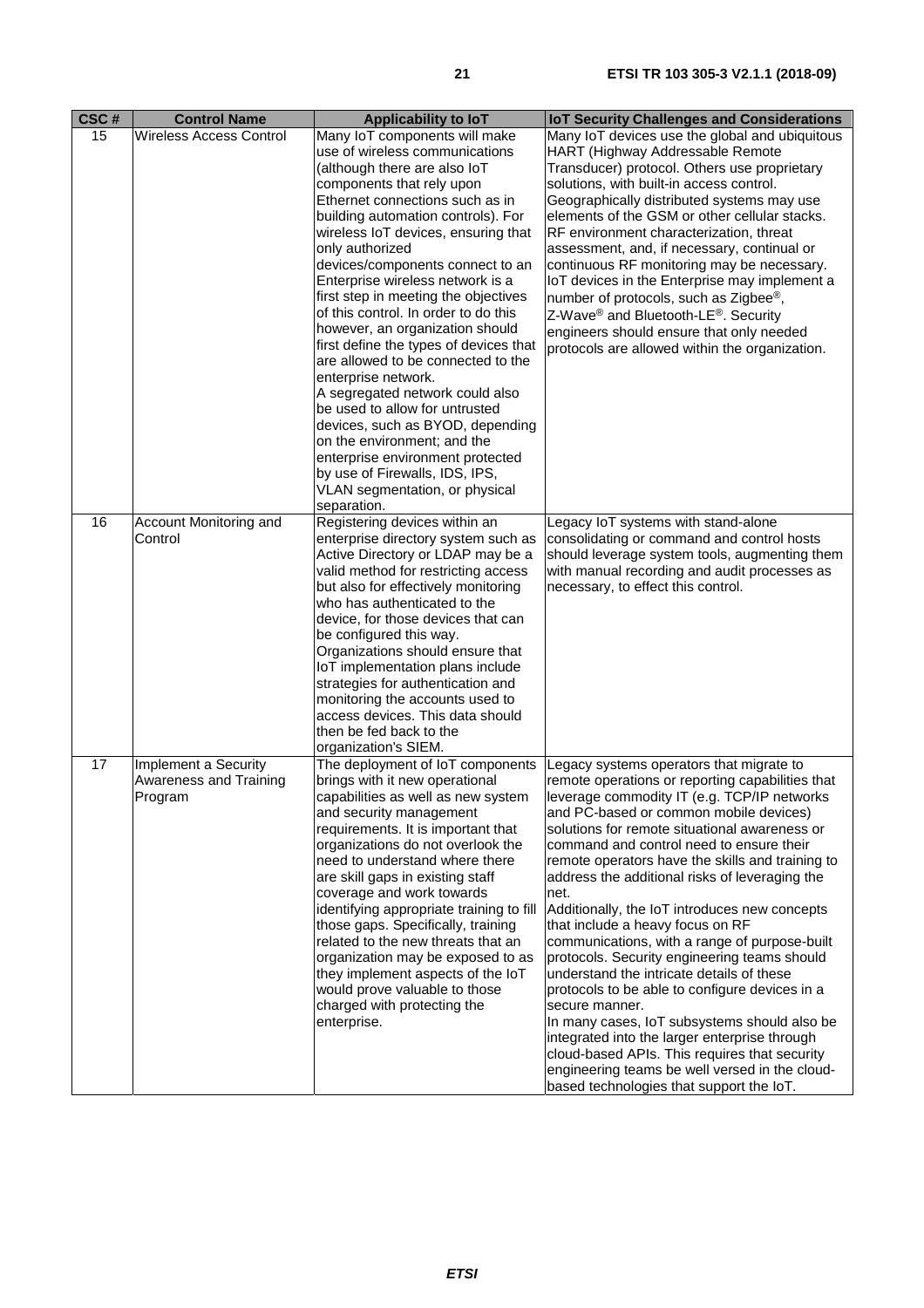| CSC#<br>18 | <b>Control Name</b><br><b>Application Software</b><br>Security | Applicability to IoT<br>From an enterprise point of view,<br>the manufacturers of IoT<br>components will be necessary to<br>assure the security of the<br>firmware/software that powers<br>these devices. There will likely be a<br>number of proprietary applications<br>that communicate with IoT<br>components located throughout the<br>enterprise. These applications may<br>be cloud-based systems that<br>analyse data from distributed<br>sensors and other components, or<br>may be mobile applications that<br>provide limited situational<br>awareness related to some aspect<br>of the enterprise, or an ability to<br>control IoT components.<br>Software being developed by<br>enterprises to connect to loT<br>components should follow the<br>same secure development<br>standards that the organization is<br>already using for other internally<br>developed applications. For<br>procured IoT components, the<br>Enterprise should understand what<br>security best practices were<br>employed by the vendor and help<br>to push vendors towards<br>developing IoT software and<br>firmware securely. This should also<br>be a part of acquisition evaluation. | <b>IoT Security Challenges and Considerations</b><br>Many IoT device applications are designed to<br>ensure reliable, fail-safe operations in a<br>controlled, known network environment, often in<br>the presence of substantive noise conditions.<br>For legacy long-life applications, neither the<br>hardware nor software is updated frequently, if<br>at all; and the use of proprietary protocols and<br>underlying operating systems (often simple<br>real-time schedulers) presents a completely<br>different environment than that found in<br>standard commercial commodity IT systems,<br>with a risk level that may not require controls for<br>mitigation at the device level.<br>Legacy integrating applications that run on<br>commodity platforms are also designed with a<br>focus on operational reliability. Application of<br>this control beyond standard industry current<br>best practices for any software should be<br>informed by instances of actual risk posed by<br>specific, known threats. This threat evaluation<br>should be iterative on some schedule to allow<br>proper evaluation and protection against<br>evolving threats. Industry best practices for<br>appliances (e.g. secure use, closure of test<br>ports, enabling only features used by the<br>mission) should be applied.<br>Data collected from IoT devices, as raw data or<br>through compilation, may require additional<br>privacy protections to ensure compliance with<br>applicable laws and regulations.<br>The IoT development lifecycle also introduces a<br>significant mix of hardware and software<br>engineering activities requiring engineers to be<br>versed in secure development guidelines for<br>both. Ensuring that devices do not expose<br>active physical test ports and that devices that<br>process sensitive information have tamper<br>protections applied are examples of hardware-<br>security best practices that should be applied to |
|------------|----------------------------------------------------------------|-----------------------------------------------------------------------------------------------------------------------------------------------------------------------------------------------------------------------------------------------------------------------------------------------------------------------------------------------------------------------------------------------------------------------------------------------------------------------------------------------------------------------------------------------------------------------------------------------------------------------------------------------------------------------------------------------------------------------------------------------------------------------------------------------------------------------------------------------------------------------------------------------------------------------------------------------------------------------------------------------------------------------------------------------------------------------------------------------------------------------------------------------------------------------------------|--------------------------------------------------------------------------------------------------------------------------------------------------------------------------------------------------------------------------------------------------------------------------------------------------------------------------------------------------------------------------------------------------------------------------------------------------------------------------------------------------------------------------------------------------------------------------------------------------------------------------------------------------------------------------------------------------------------------------------------------------------------------------------------------------------------------------------------------------------------------------------------------------------------------------------------------------------------------------------------------------------------------------------------------------------------------------------------------------------------------------------------------------------------------------------------------------------------------------------------------------------------------------------------------------------------------------------------------------------------------------------------------------------------------------------------------------------------------------------------------------------------------------------------------------------------------------------------------------------------------------------------------------------------------------------------------------------------------------------------------------------------------------------------------------------------------------------------------------------------------------------------------------------------------------------------------------------------------------|
| 19         | Incident Response and<br>Management                            | Just as security practitioners<br>establish incident response plans<br>to react to the compromise of a<br>traditional IT asset, these plans<br>should be tailored to address the<br>course of action to take when one<br>or more IoT components are<br>compromised. This should include<br>taking into account the need to<br>perform forensics on the<br>compromised component as well<br>as the need to quickly ensure that<br>the device is taken offline to limit<br>the spread of the incident.                                                                                                                                                                                                                                                                                                                                                                                                                                                                                                                                                                                                                                                                              | the IoT.<br>IoT systems are generally operational, and<br>come with a complete maintenance oriented<br>incident response and management subsystem<br>of technology and business processes. Cyber<br>security incident response and management<br>controls should be integrated into these<br>maintenance operations.<br>As the IoT begins to be extended to support<br>new business processes, perform a mapping of<br>IoT systems to those business processes. This<br>will aid in determining the continuity of<br>operations (COOP) approach to maintaining IoT<br>operations.<br>As with traditional incident response processes,<br>this part of the response process should be<br>tested or exercised regularly.                                                                                                                                                                                                                                                                                                                                                                                                                                                                                                                                                                                                                                                                                                                                                                                                                                                                                                                                                                                                                                                                                                                                                                                                                                                   |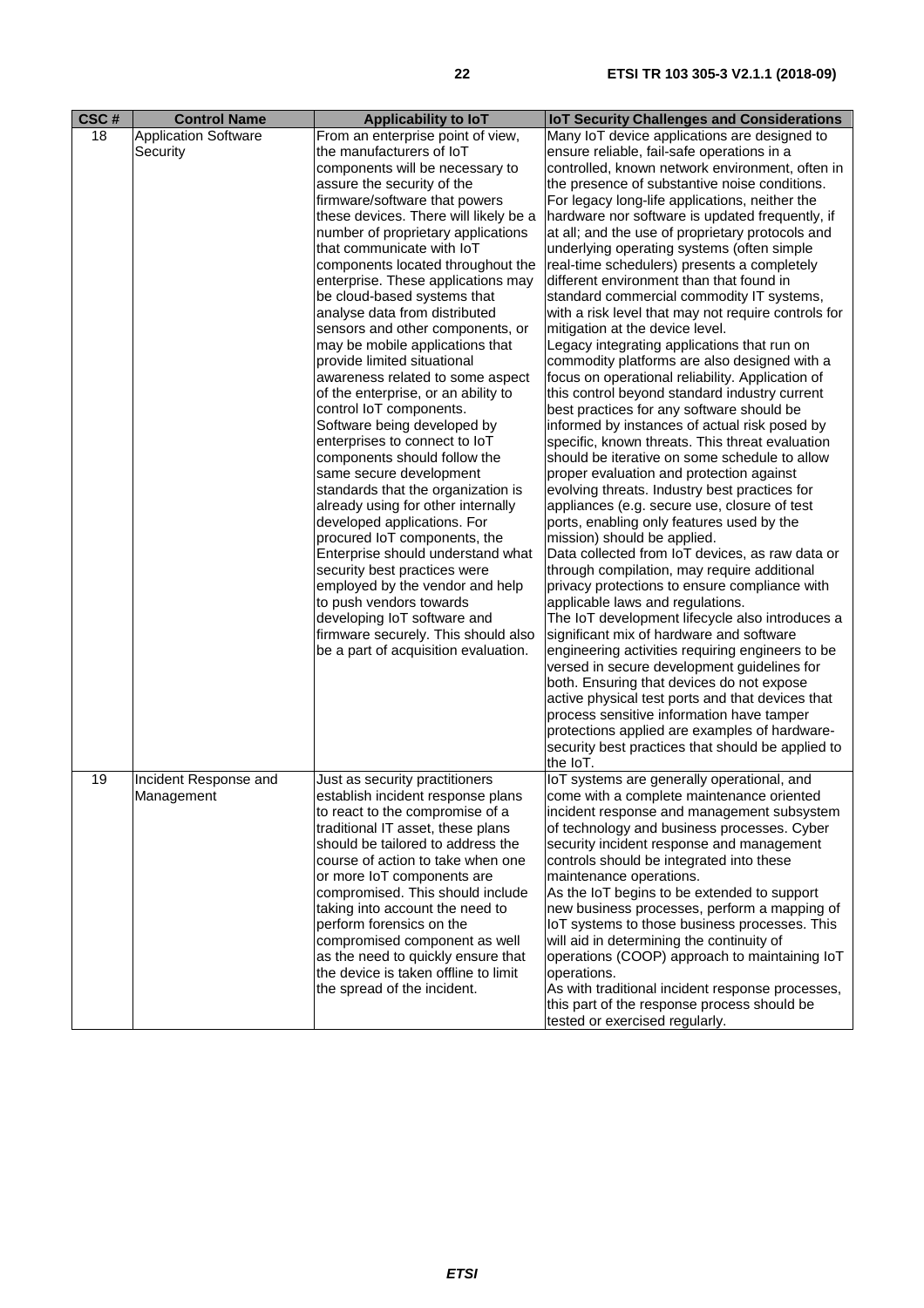| CSC# | <b>Control Name</b>       | Applicability to IoT               | <b>IoT Security Challenges and Considerations</b> |
|------|---------------------------|------------------------------------|---------------------------------------------------|
| 20   | Penetration Tests and Red | The use of IoT components within   | Many IoT systems do not have mature IP            |
|      | Team Exercises            | an enterprise should result in a   | stacks (or any IP stacks) to scan. Errors in      |
|      |                           | tailoring of penetration tests and | scanning may severely impact business             |
|      |                           | red team exercises to focus        | operations. All such tests and scans should be    |
|      |                           | specifically on methods to gain    | tested thoroughly in a non-operational test-bed   |
|      |                           | access to the network by           | (including code review or architecture review),   |
|      |                           | leveraging weaknesses in the       | preferably under simulated practical load in      |
|      |                           | design, configuration or           | operations. Strict rules of engagement should     |
|      |                           | deployment of those IoT            | be applied that preclude any possibility of       |
|      |                           | components.                        | unintended or unexpected unwanted                 |
|      |                           |                                    | operational impact. A good example is a           |
|      |                           |                                    | realistic offline threat-driven scenario.         |